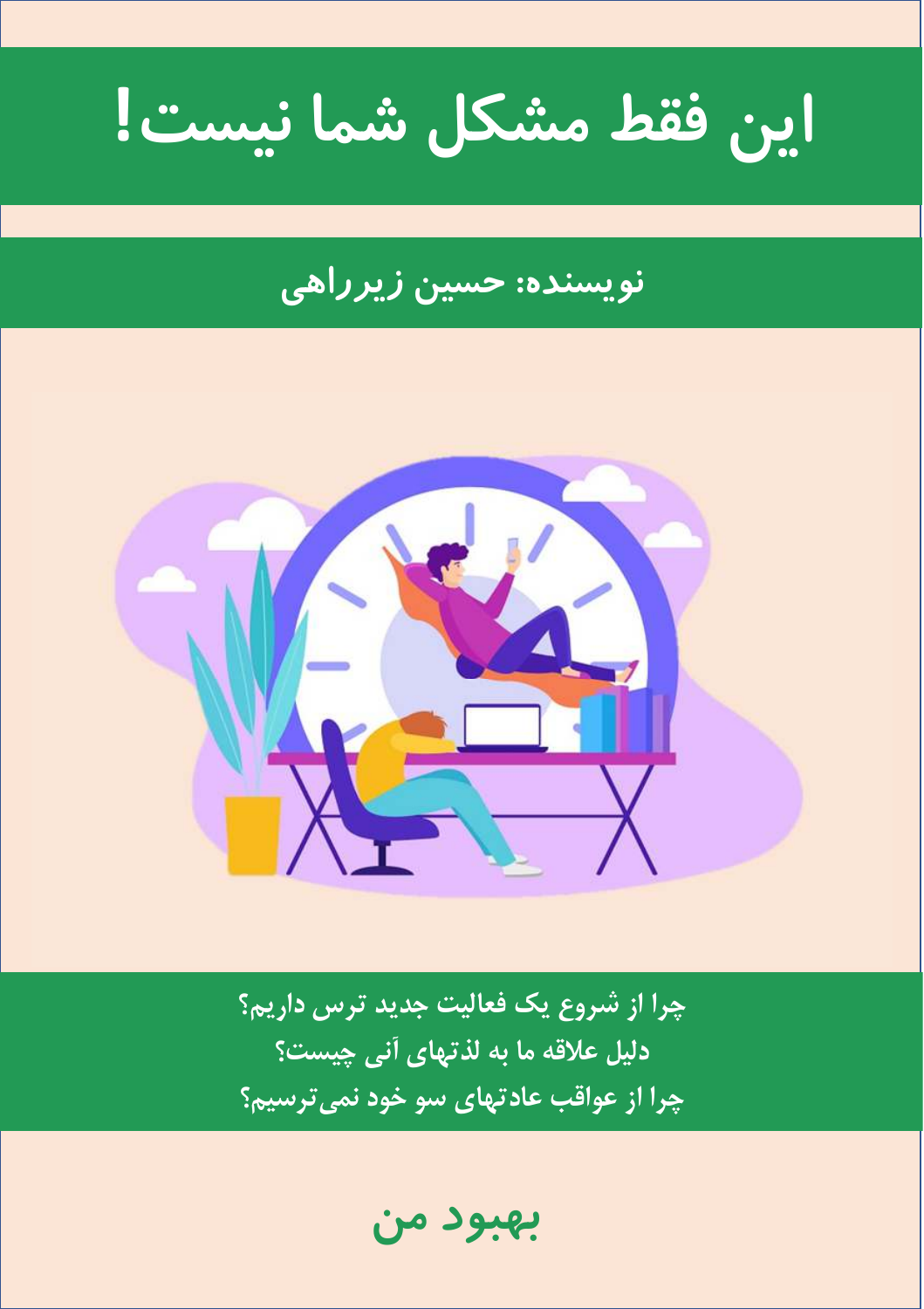شناسنامه كتاب: نام كتاب: **اين فقط مشكل شما نيست!** نام نویسنده: **حسین زیرراهی** تاريخ نشر: تابستان ١٣٩٩ ناشر: **گروه آموزشی بهبود من** قيمت: رايگان تعداد صفحات: ٣٤ صفحه

info@behboodeman.com تماس با ناشر:

# بهبود من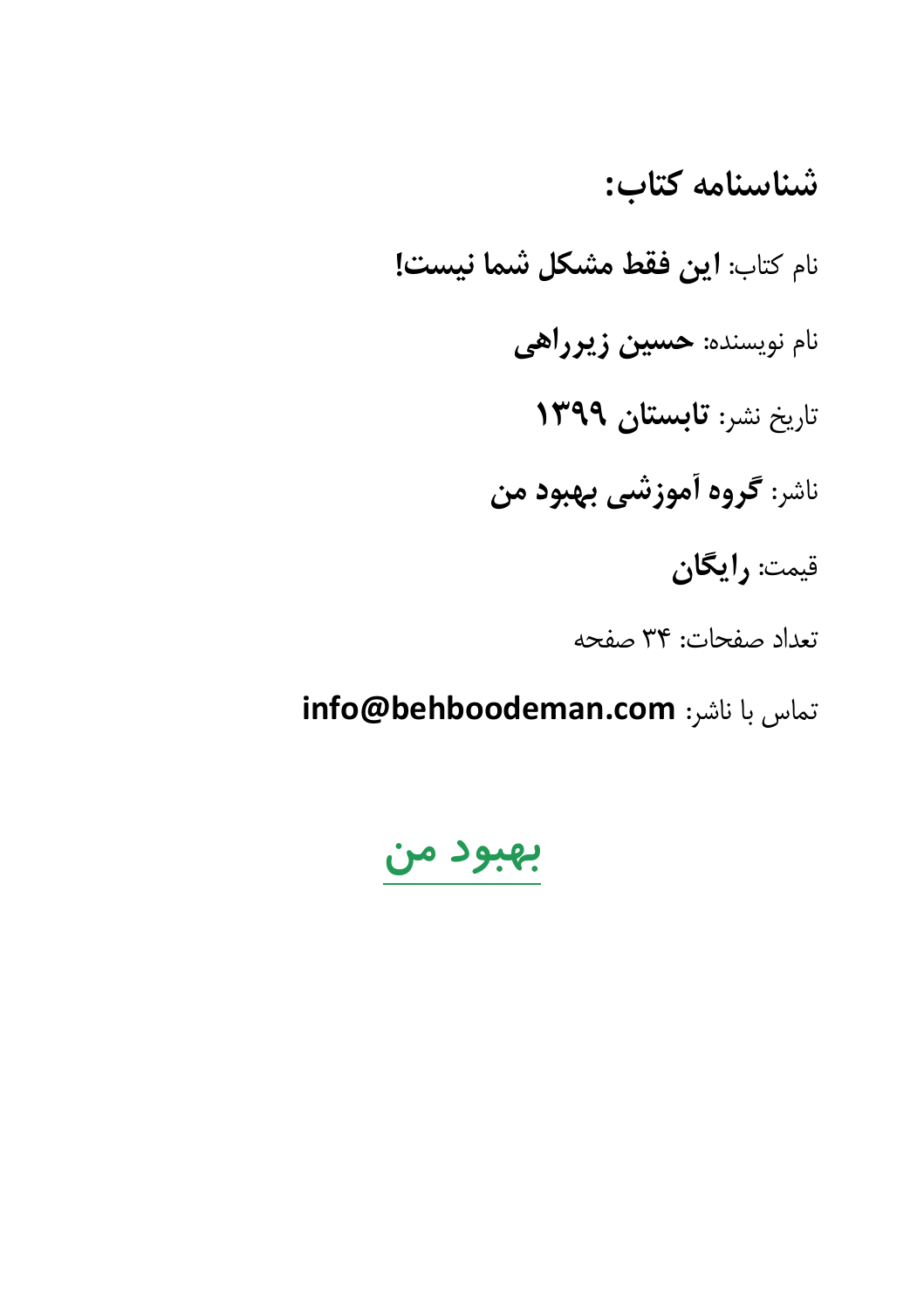<mark>درباره حسین زیرراهی</mark>

- √ مدرس مهارتهای بهبود و رشد فردی ▼ نویسنده و محقق در زمینه رشد فرد*ی* WWW.behboodeman.com مدير وبسايت: √ كارشناس مترجمي زبان انگليسي ✔ کارشناسی ارشد زبانشانسی همگانی
- √ کارشناس برنامه ریزی و کنترل پروژه های نفت و گاز

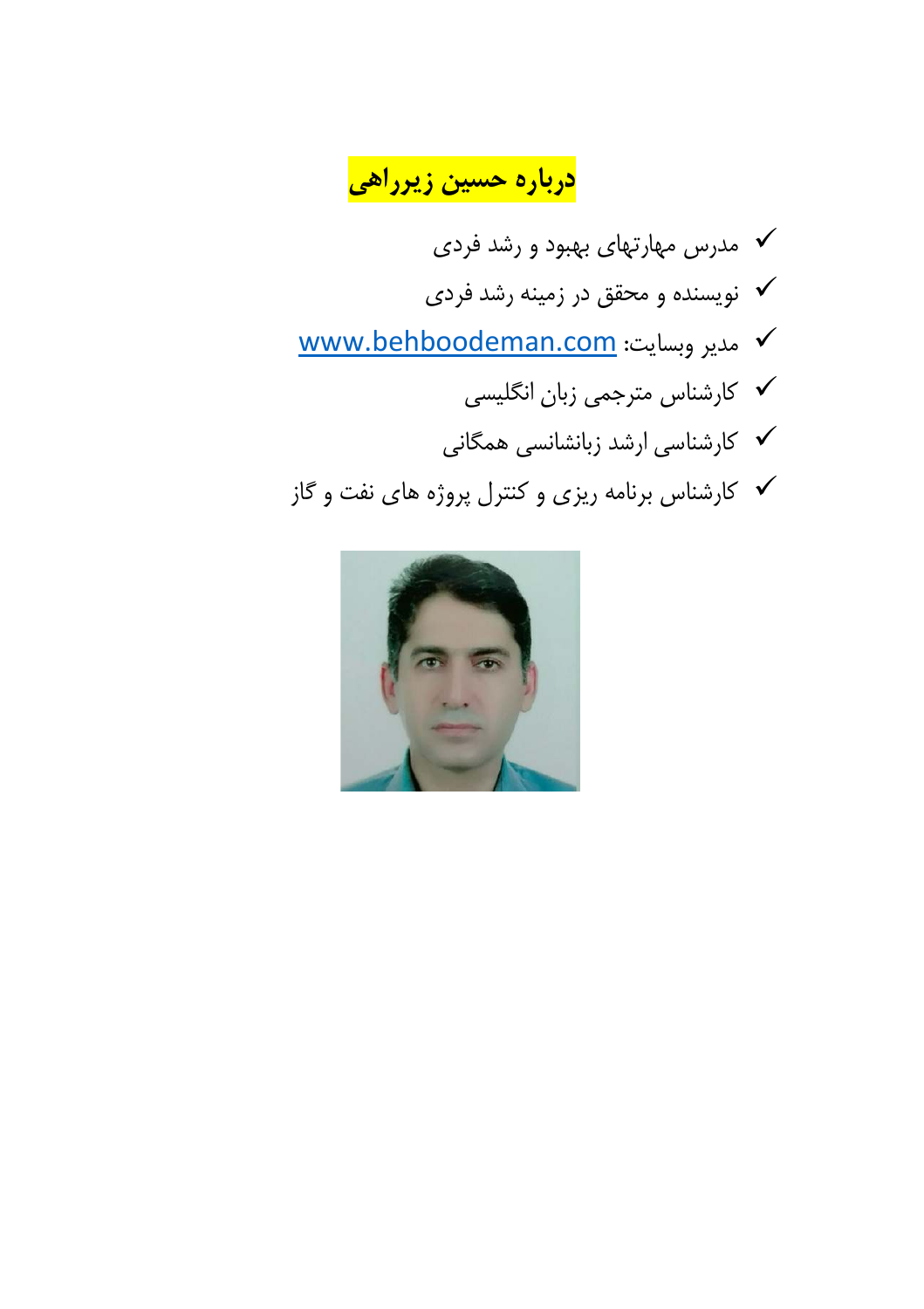# فهرست مطالب

|                  | یک مشکل همگانی               |
|------------------|------------------------------|
| $\sum_{i=1}^{n}$ | این چه نیرویی است؟           |
|                  | از چه زمانی با ما بوده است؟. |
|                  | از چه زمانی راه ما جدا شد؟ . |
|                  | حالا چطور حريف اش شويم؟.     |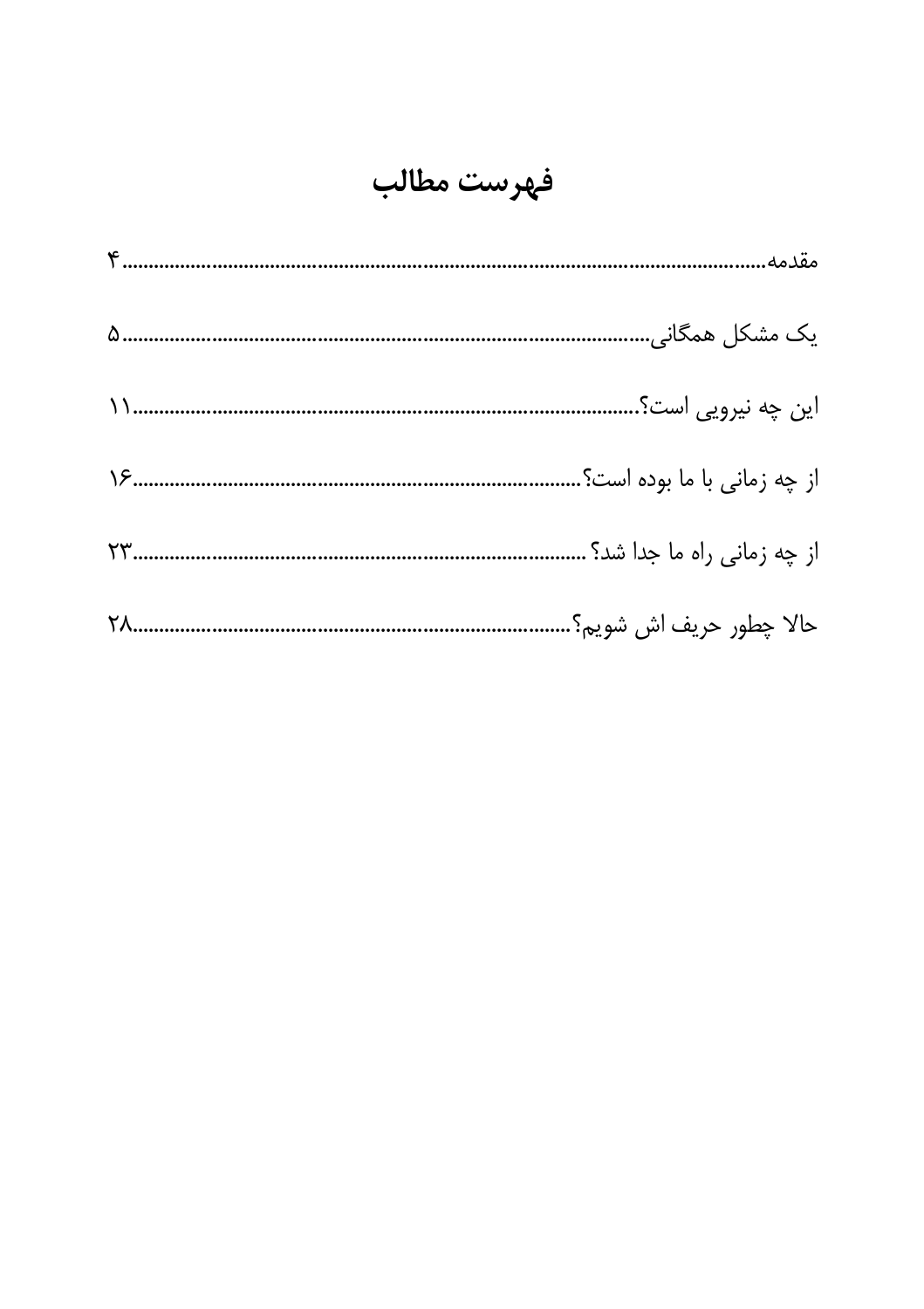مقدمه

در این کتاب قصد داریم با ذکر دلایلی برای شما روشن کنیم اگر تمایلی برای انحام یک فعالیت حدید، ناشناخته با سخت ندارید و با برخی کارها را با اکراه انجام می دهید و به همین خاطر تا کنون آنطور که دوست داشته اید از زندگی نتایج مورد نظرتان را نگرفتهاید و از عملکردتان راضی نیستید، خیلی هم تقصیر شما نبوده است. علت اصلی در جای دیگری است. ضمن اینکه این موضوع برای همه است و در واقع شما تنها نیستید. هدف این است دلایل اصلی و همگانی اهمال کاری، دست روی دست گذاشتن و فرار از تغییر و رشد را برای شما بیان کنیم. شما با این آگاهی متوجه مي شويد كه عيب و نقصي در وجودتان نيست و تا كنون مانند هر انسان دیگری بودهاید. ضمن اینکه از الان می توانید دست از سرزنش خود بردارید و با کسب آموزشهای لازم مسیر بهتری را برای زندگی خود انتخاب کنید.

ان, فقط مشکل شما نیست!

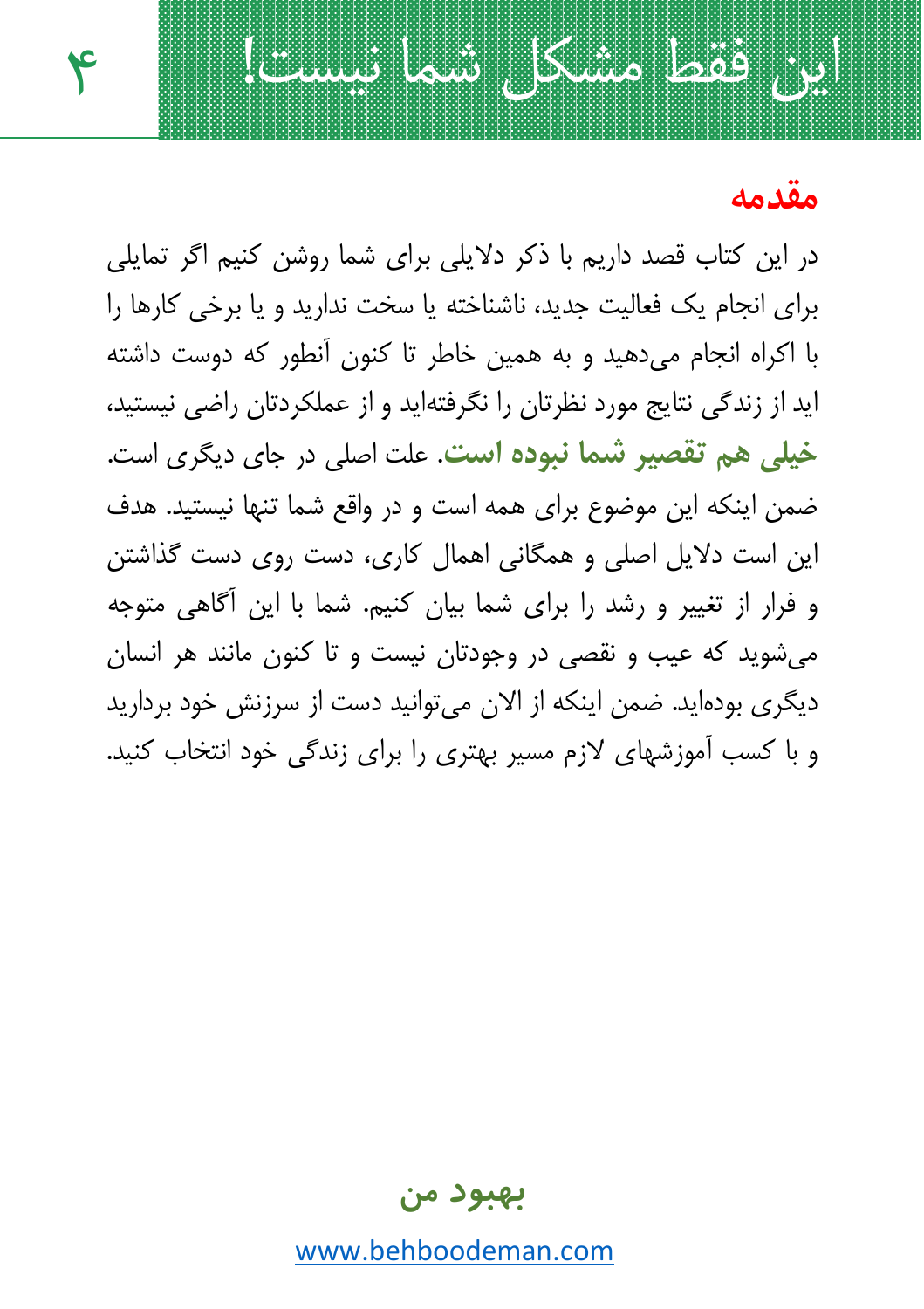ان, فقط مشكل شما نيست!



# یک مشکل همگانی

من تا یادم می آید فهرستی از کارهایی داشتهام که می خواستهام انجام دهم. نه تنها انجامشان نمي دادم بلكه مانند آينه دق باعث بد شدن حالم هم مي شد. فهرستی از کتابهای خوانده نشده، ورزشهای انجام نشده، آموزشهای دیده نشده، کلاسهای نرفته، زبانهای فراگیری نشده، سازهای نواخته نشده، کسب و کارهای راه اندازی **نشده** یا عادتهای سویی که تصمیم داریم کنار بگذاریم: دیگر از امروز سیگار نمی کشم، تماشای تلویزیون را کنار می گذارم، بازیهای رایانهای را تعطیل می کنم، گشتن در وب و شبکه های اجتماعی را می گذارم کنار، یا حتی اعتیادهای مخربتر.

بهبود من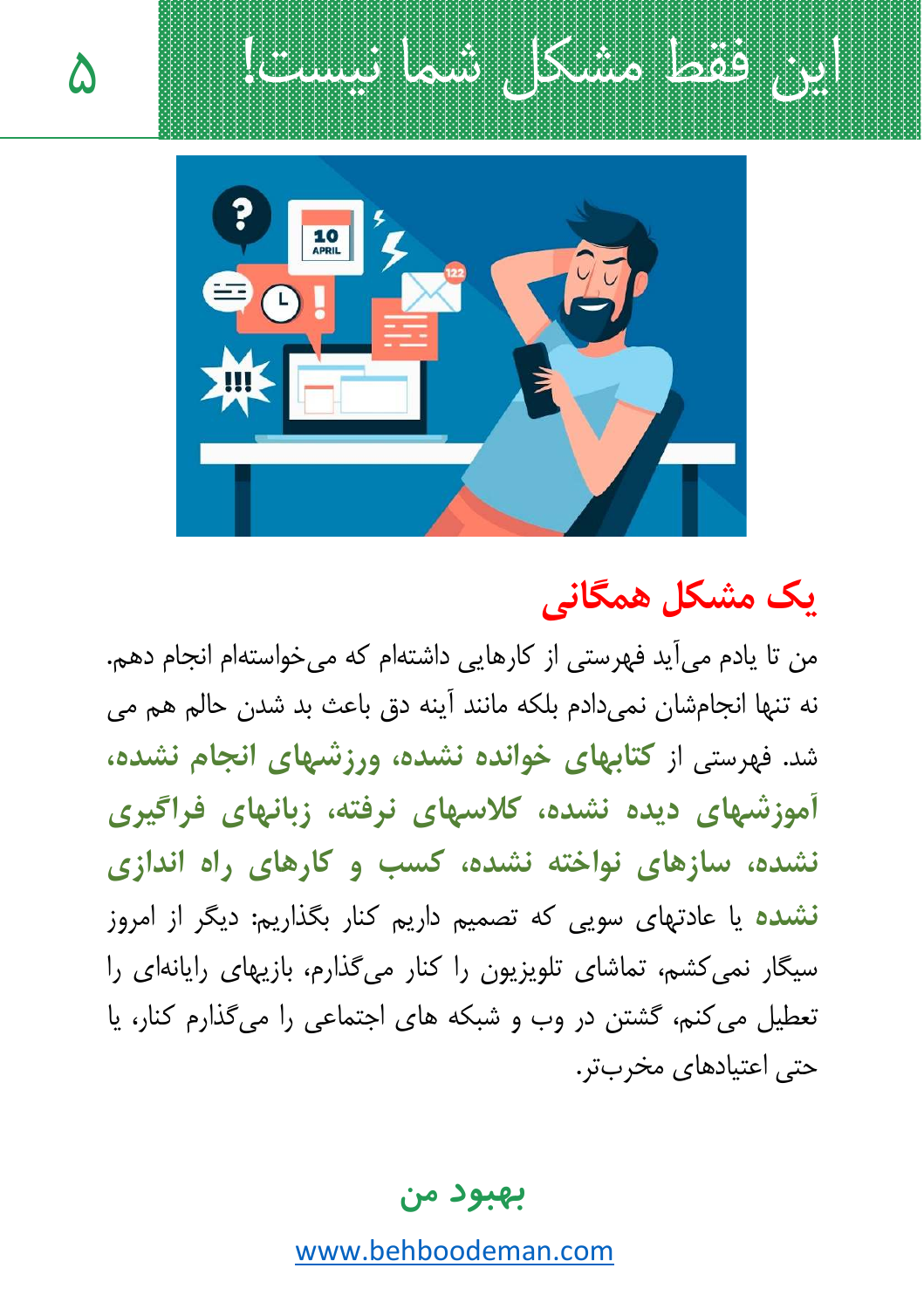تنها تفاوتی که این فهرستها در گذر زمان به خود می بینند حذف بعضی از موارد و جایگزینی موارد جدید با آن است. مثلا در دوره دانشجویی در مقايسه با زمان كار حرفهاي تفاوتهايي وجود دارد. يا با تغيير محل زندگي و یا گذر از یک دهه عمر به دهه دیگر این فهرستها با تغییراتی همراه می– شوند. گاهی هم ما بصورت انتحاری اقداماتی انجام می دهیم و تصمیمات بزرگی می گیریم. مثلا یک روز کاغذ و قلمی برمی(اریم تعهد نامه ای با خود می نویسیم همراه با فهرستی از کارهایی که باید انجام دهیم و زیر آنرا امضا می کنیم که از امروز باید این کارها را انجام دهم و هیچ راهی هم برای فرار از آن وجود ندارد، امضاء.

۶

ابن فقط مشكل شما نيست!

یا مثلا به فروشگاه ورزشی می رویم و مجموعه ای از ابزار و پوشاک ورزشی می خریم به این امید که چون پول زیادی برای خرید آنها دادهایم شاید این بدهکاری به جیب خود ما را مجبور کند هر روز ورزش کنیم. من قبلا هر سال در نمایشگاه کتاب تهران یک خورجین از کتابهای مورد علاقهام را می خریدم به این امید که تا سال آینده همان موقع همه را خوانده ىاشم.

ولی متاسفانه این فهرستها و اشیاء نه تنها هیچ تاثیر مثبتی در انجام آن کارها ندارد، تازه دیدن هر روزه آنها باعث یادآوری و عذاب وجدان بیشتر هم میشود. تا یک زمانی فکر میکردم این صرفا مشکل من است و دیگران یا حداقل آدمهای دور و برم در این زمینه عملکرد بهتری دارند. البته دلیل آن هم این بود که در هر زمینه خودم را با یک فرد (احتمالا

#### بهبود من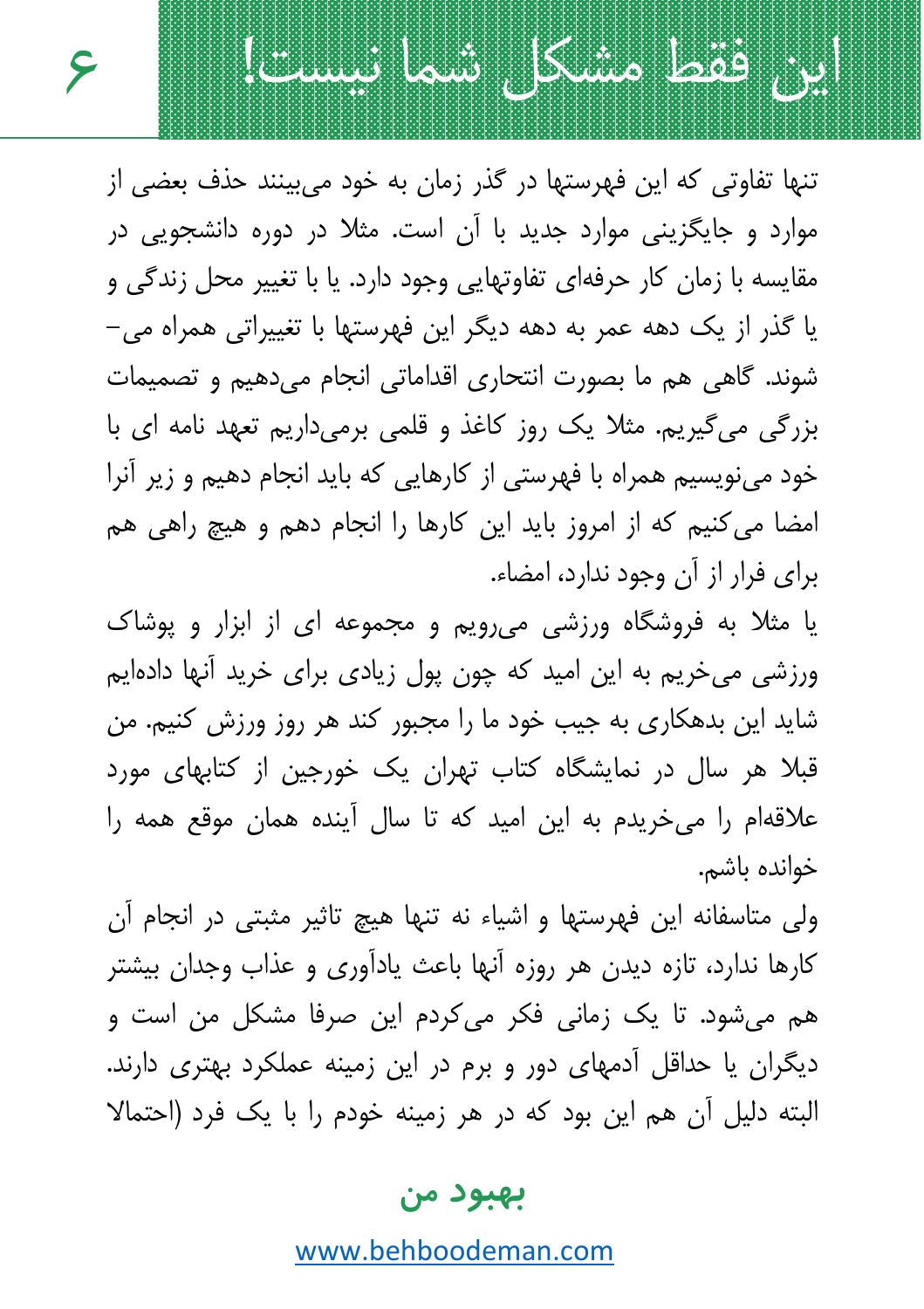

مثلا یک نفر آدم علاف و بیکار و بدون هیچ بازده مشخصی تقریبا میتوان گفت در تمام جنبه های زندگی اش رسوخ کرده و فرمان زندگی اش را به عهده گرفته است. در یک آدم با شرایط زندگی متوسط و بصورت پنجاه پنجاه دارد عمل می کند. ولی در یک فرد موفق از نظر اجتماع در یک دو

بهبود من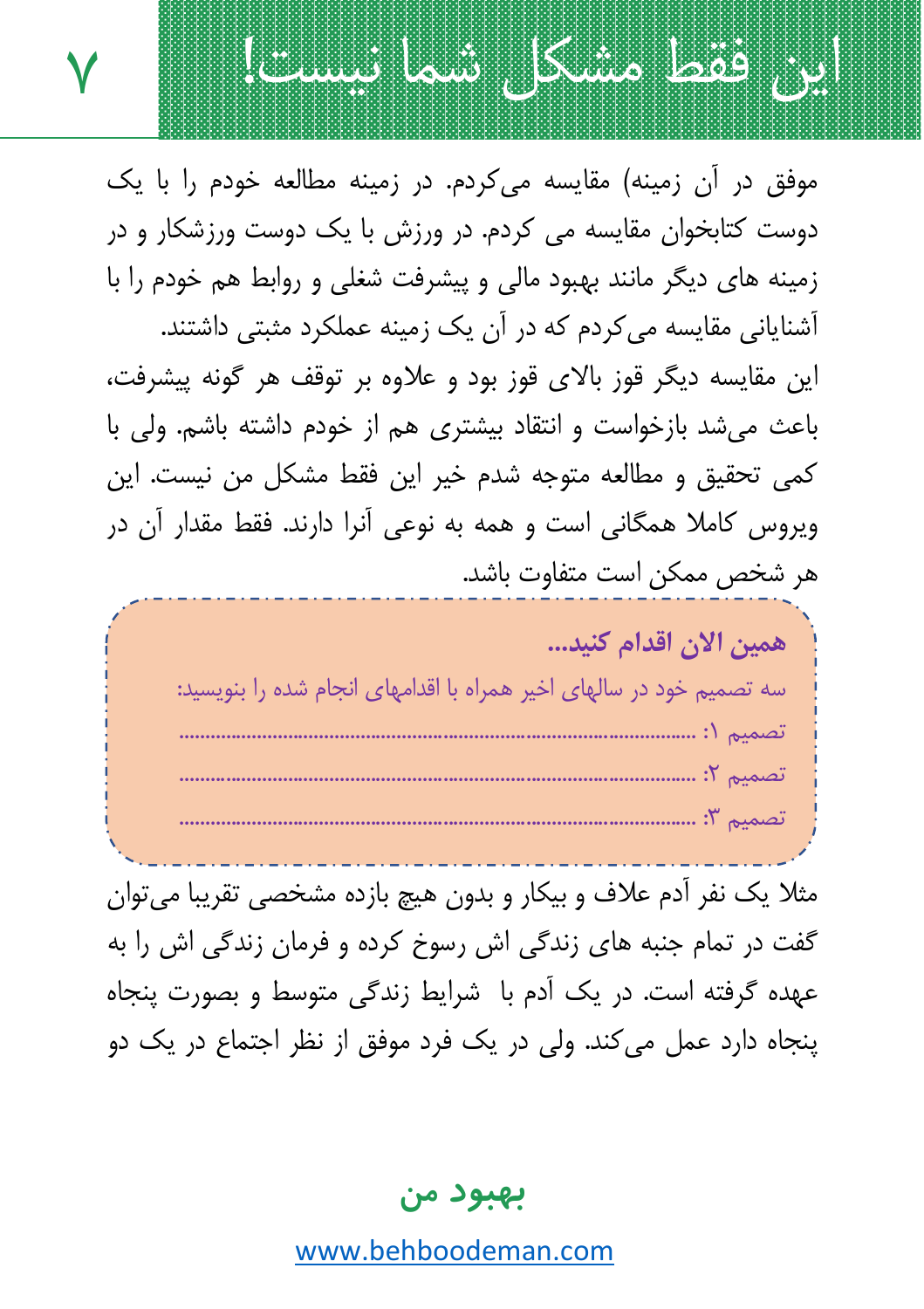جنبه محدود تاثیر گذاشته یا کلا در هر جنبه از زندگی اش بصورت خفیف وجود دارد.

 $\boldsymbol{\lambda}$ 

ابن فقط مشکل شما نیست!

مثال: قلي، تقي، نقي

سه مثال از سه نفر از سه سطح مختلف می آوریم تا وضوح بیشتری به کار خود داده باشیم:

<mark>قل</mark>ی مردی سی و پنج ساله و مجرد است. تحصیلات تا دیپلم بیشتر ندارد. کار یا حرفه خاصی هم ندارد. هر از چند گاهی کارهایی برای حداقل درآمد معیشتی انجام میدهد. هیچ نوع آموزش یا یادگیری خاصی را هم دنبال نمی کند. هیچ ورزش منظمی انجام نمی دهد. روابط موثر و مثبت آنچنانی هم ندارد به غیر از دوستانی که تقریبا شبیه خودش هستند. در طول روز یا خواب است، یا دارد تلویزیون نگاه می کند یا با دوستان خود نشسته است. البته احتمالا ایشان طوری عادت کرده است که حتی به فکر ایجاد تغییر مثبت یا انجام کار نکرده ای هم نیست. یعنی همان فهرستهایی که ما می خواستیم انجام دهیم ولی نمی توانستیم.

<mark>تقی</mark> هم مردی سی و پنج سال ولی متاهل است. تحصیلات تا سطح کارشناسی ادامه داده است. در یک سازمان هم کاری ثابت دارد. گاهی هم در همان سازمان اُموزشهایی برای ارتقا شغلی می بیند. گاهی ورزش می– کند. گاهی هم مطالعه میکند. روزانه یکی دو ساعت هم تلویزیون و اخبار نگاه می کند. برای روابط خود هم وقت می گذارد ولی راضی کننده نیست.

#### بهبود من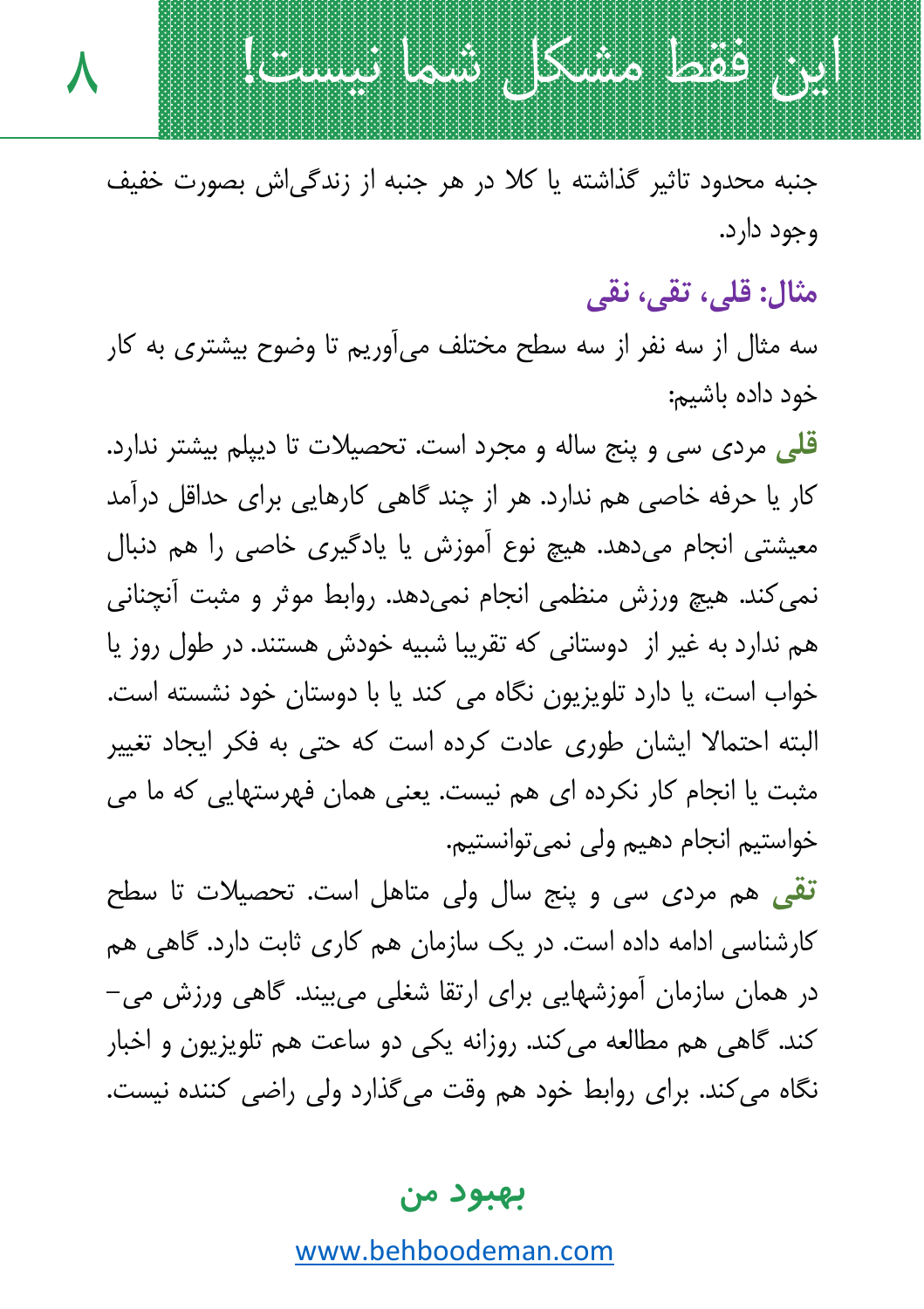اما فهرستهایی برای ایجاد تغییرات مثبت برای خود دارد. البته این فهرستها هیچ گاه به عمل در نمی آید. ولی از تمام مواردی که دوست داشته یکی را تقریبا عملی کرده است. همیشه دوست داشته در حیاط خانه اش باغچه ای داشته باشد و گل و گیاه بکارد و از این نظر طبق خواسته خود جلو رفته است.

ابن فقط مشكل شما نيست!

نقی هم مردی سی و پنج ساله و متاهل است. تحصیلاتش را تا سطح کارشناسی ارشد ادامه داده است. در یک سازمان استخدام شده است و الان جایگاه یک مدیر میان رده را دارد. بصورت سالانه آموزشهایی در زمینه های کاری و زندگی می بیند. بصورت مرتب و روزانه ورزش می کند. روابط خیلی خوبی با همسر و فرزندان خود دارد. روابط بیرونی و کاری خیلی خوبی دارد. به آشنایان بصورت برنامه ریزی شده سر می زند. از نظر مالي به سطحي از خود کفايي رسيده است و در چند حوزه سرمايه گذاري کرده است. ولی در مواردی از عملکرد خود راضی نیست. مثلا دوست دارد مطالعه کند ولی وقت کافی برای این کار ندارد، یا یک ساز موسیقی را یاد بگیرد ولی فقط آنرا ده سال پیش خریده است و کار بیشتری در این زمینه انحام نداده است.

حال وقتی این سه نفر را کنار هم می گذاریم:

قلي تقريبا هيچ كار خاصي انجام نداده است و ظاهرا احساس نياز به تهیه لیست انجام کارهای زندگی هم نمی کند.

بهبود من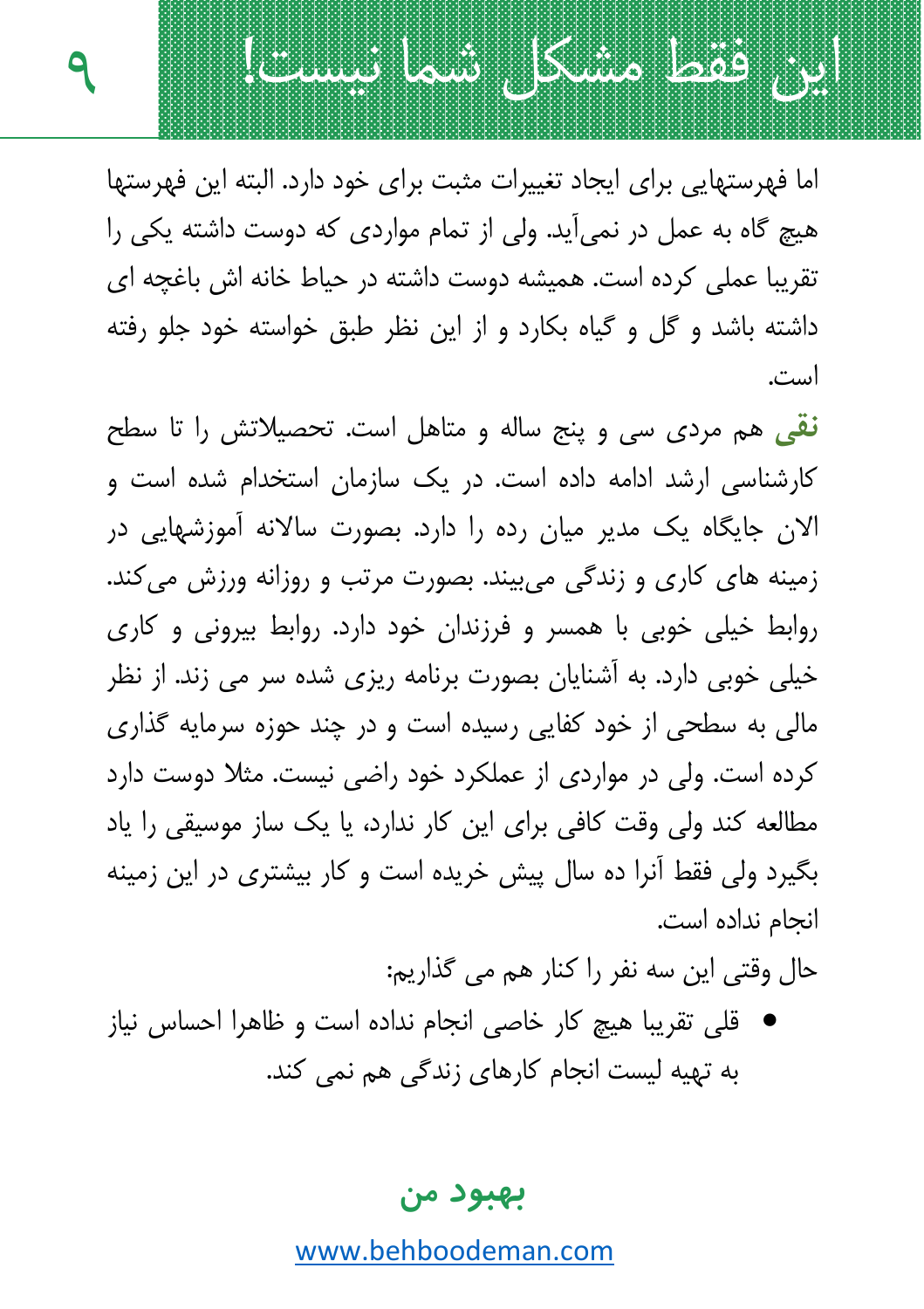

ابن فقط مشكل شما نيست!

نقی چندین زمینه را تا حد رضایت خود پیش رفته است و بقول معروف برخی از موارد لیست را تیک زده است.

اگر بخواهیم میزان دغدغه انجام کار را مشخص کنیم برای قلی احتمالا چیزی نزدیک به صفر است. هر از گاهی نگاهی به زندگی خود می|ندازد ولی قبل از اینکه این نگاه به نگرانی تبدیل شود دوباره به کارهای همیشگی برمی گردد و دیگر به آن فکر نمی کند. یعنی انگار مساله ای هم وجود ندارد. تقی نگرانی بیشتری دارد ولی محدود به موارد خاصی است. گاهی ناراحت است که چرا آنقدر که دوست دارد مطالعه نمی کند. هنگام فشار مالی به تغییر در شغل و منابع درآمد خود فکر می کند. ولی سطوح بالاتر هر جنبه أنقدر به فكرش نمي أيد. مثلا اينكه بهداشت روان و جنبه های معنوی زندگی هم می تواند مهم باشد. ولی نقی چه در مواردی که خوب عمل می کند و چه آنها که راضی کننده نیست همواره دغدغه دارد. یعنی حتی در موارد موفق شاید دغدغه های بیشتری هم داشته باشد. چون از نظر خودش ِ همیشه جای تغییر و کار بیشتر وجود دارد. پس می توانیم بگوییم این موضوع برای اغلب مردم وجود دارد ولی حجم و سطح و موضوع آن در افراد مختلف با هم متفاوت است.

بهبود من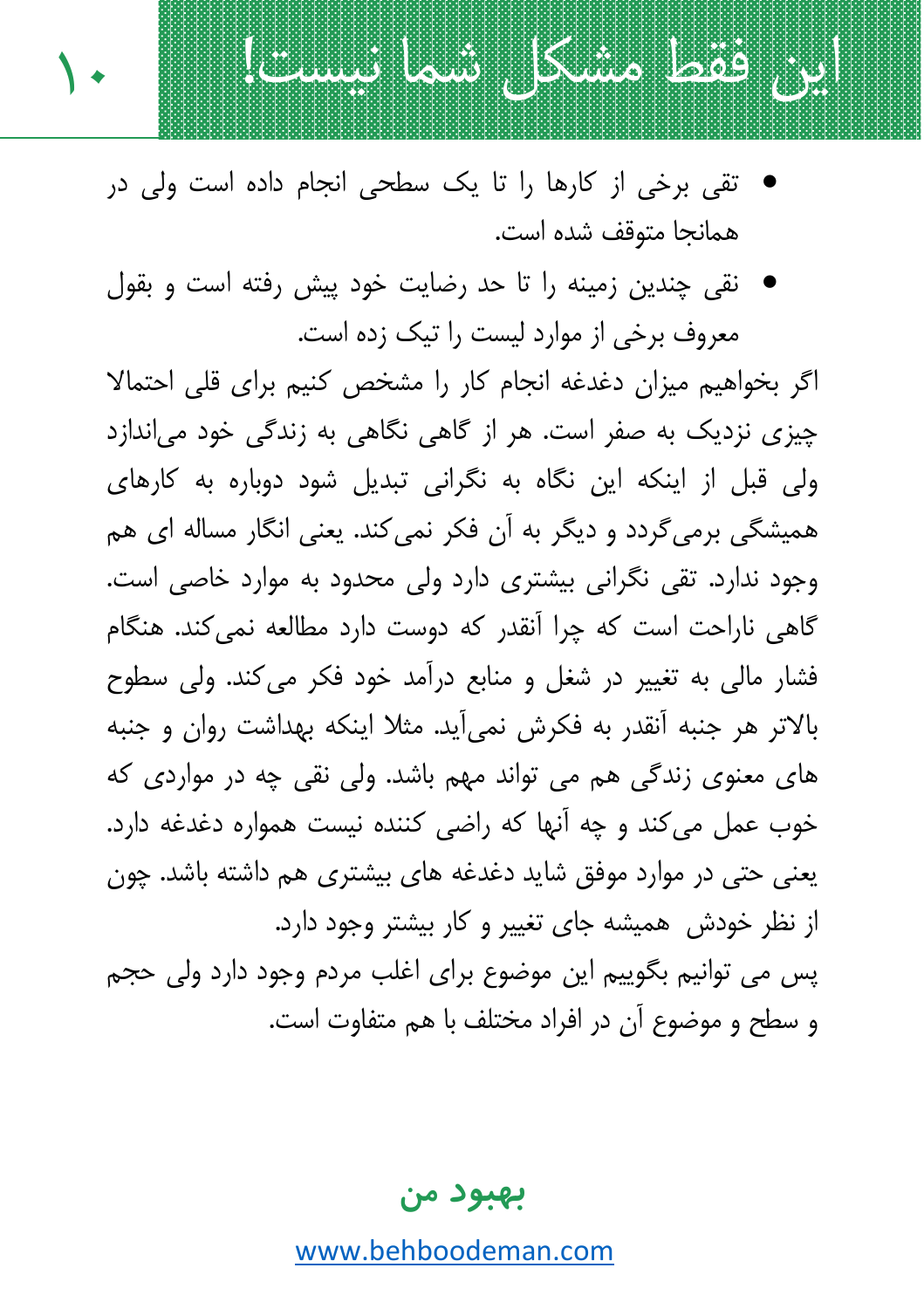

ابن فقط مشكل شما نيست!

واقعا این نیروی مقاوم چیست که ما آدمها را اینطور زمین گیر کرده است؟ چرا ميل انجام ندادن كارها اغلب از تمام شور و شوق موفقيت و قدرت اراده هم قوی تر است؟ چرا بجای بلند شدن از رختخواب و رفتن سر کار دلمان می خواهد بیشتر بخوابیم؟ چرا بجای خواندن یک کتاب که می تواند انسان بھتری از ما بسازد ترجیح می دھیم تلویزیون نگاہ کنیم؟ چرا بجای رفتن به باشگاه و ورزش کردن که سلامتی،مان را تضمین می کند ِ در شبکههای اجتماعی می<u> چرخیم؟ چرا به جای خور</u>دن سبزی جات مفید دوست داریم چیپس و یفک و نوشابه بخوریم. اصلا چرا کارهای مفید لذت بخش نيستند ولى همه لذت بخشها غير مفيد هستند؟

بهبود من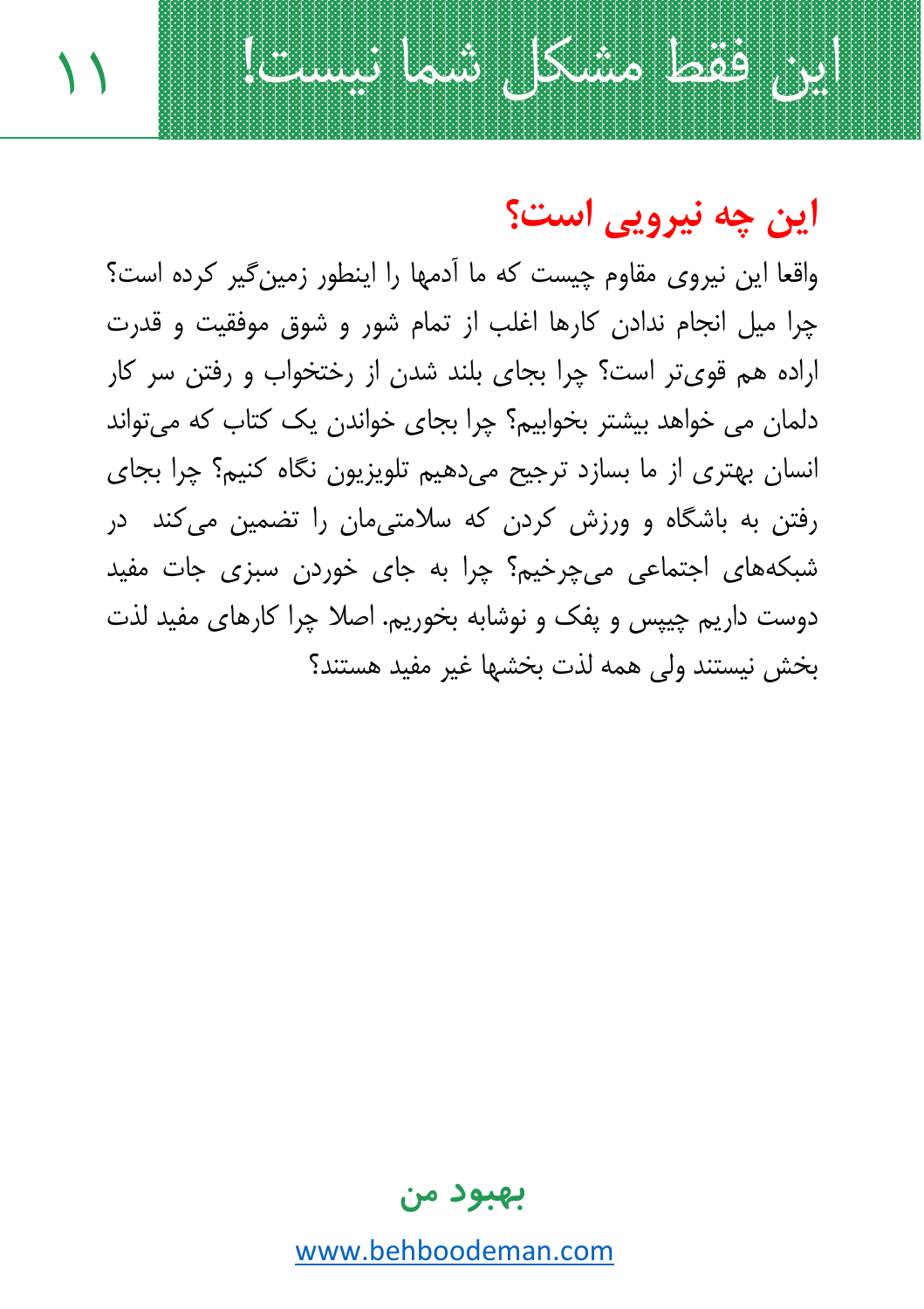



منشا أن كجا است؟

جواب در یک کلمه است: مغز ما. چون وظیفه اصلی آن حفظ جان و بقای ما است نه موفقیت و پیشرفت. بنابراین همیشه بین وضعیت موجود و وظعيت مطلوب، وضعيت حال را انتخاب مي كند. اصلا از نظر ايشان موفقيت در خطر نكردن، تغيير نكردن و صرفا حفظ جان است. بنابراين به هر تغییری به چشم تهدید نگاه می کند.

بهبود من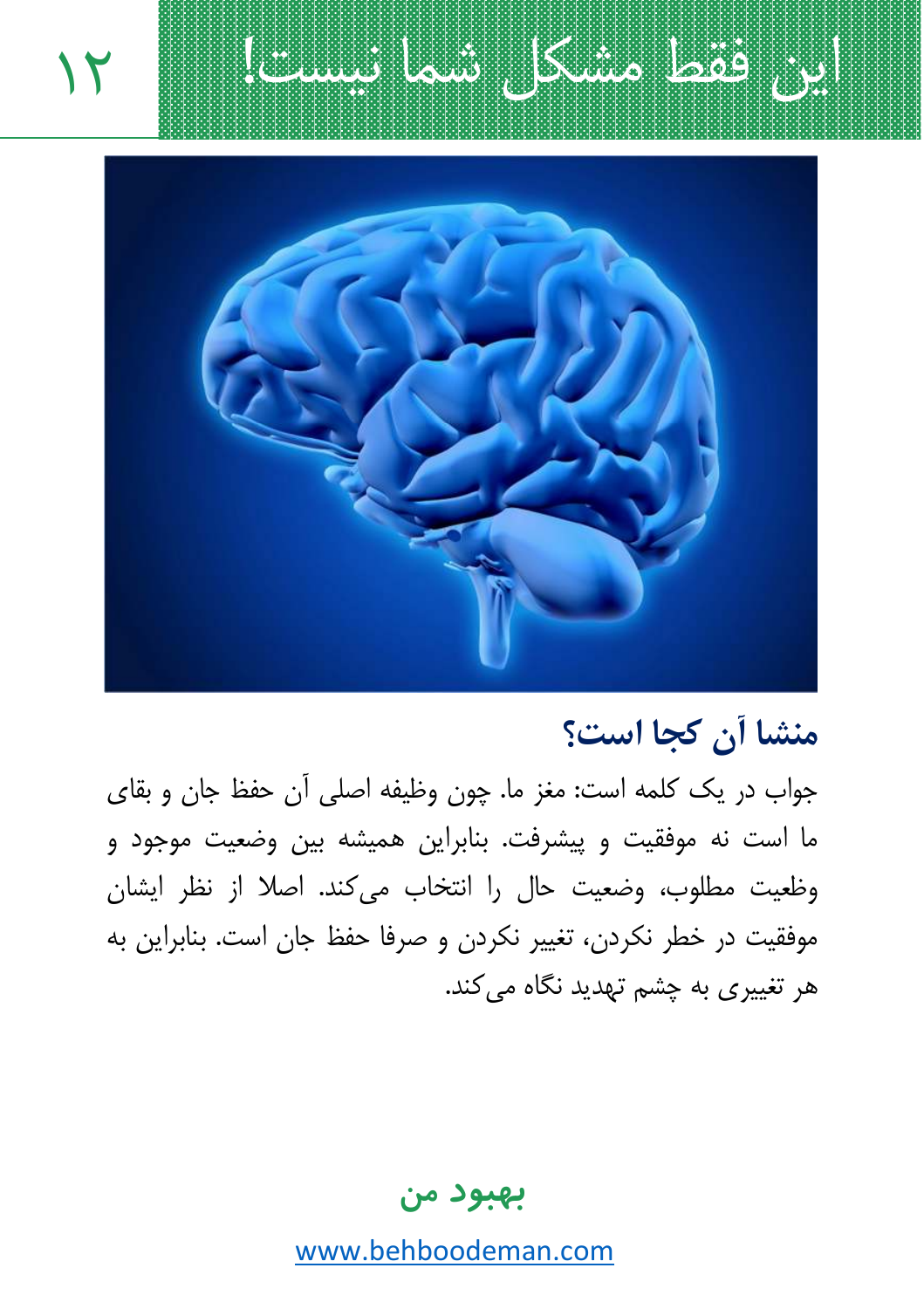فقط نتايج و عواقب أني برايش مهم است

ابن فقط مشكل شما نيست!

۱۳

دوم اینکه مغز ما کلا یک معامله گر نقد است. از هر چیزی فقط نقد آن را باور می کند. فقط لذتهای آنی و رنجهای آنی را می تواند درک کند و وقعی به نسیهها ندارد. بنابراین بین انجام یک کار سخت مانند ورزش طاقت فرسای بدنسازی و نگاه کردن به تلویزیون حتما دومی را انتخاب کند؟ چرا؟ چون تماشای تلویزیون لذتی آنی دارد و رفتن به سالن بدنسازی یعنی رنج اّني. ولي عواقب اين دو كه با تاخير بدست مي آيد برايش اهميتي ندارد. عواقب طولاني مدت تماشاي تلويزيون ميتواند ضعيف شدن چشمها، عارضه قلبی ناشی از بی تحرکی و اثر منفی تبلیغات تجاری بر ذهن باشد. نتایج طولانی مدت رفتن به سالن بدن سازی می تواند سلامت جسم، سلامت روان، خواب راحت، شادابی و جوانی باشد ولی این عواقب و نتايج در پايان جلسه اول بدست نمي اَيد. اولين آثار آن حداقل يک سال بعد تازہ دیدہ مے شود.

می توان گفت مغز ما بیشتر شبیه یک بچه کوچک است که فقط آنچه را چشمش می بیند باور می کند و به وعده و وعید هیچ اعتنایی ندارد.

بهبود من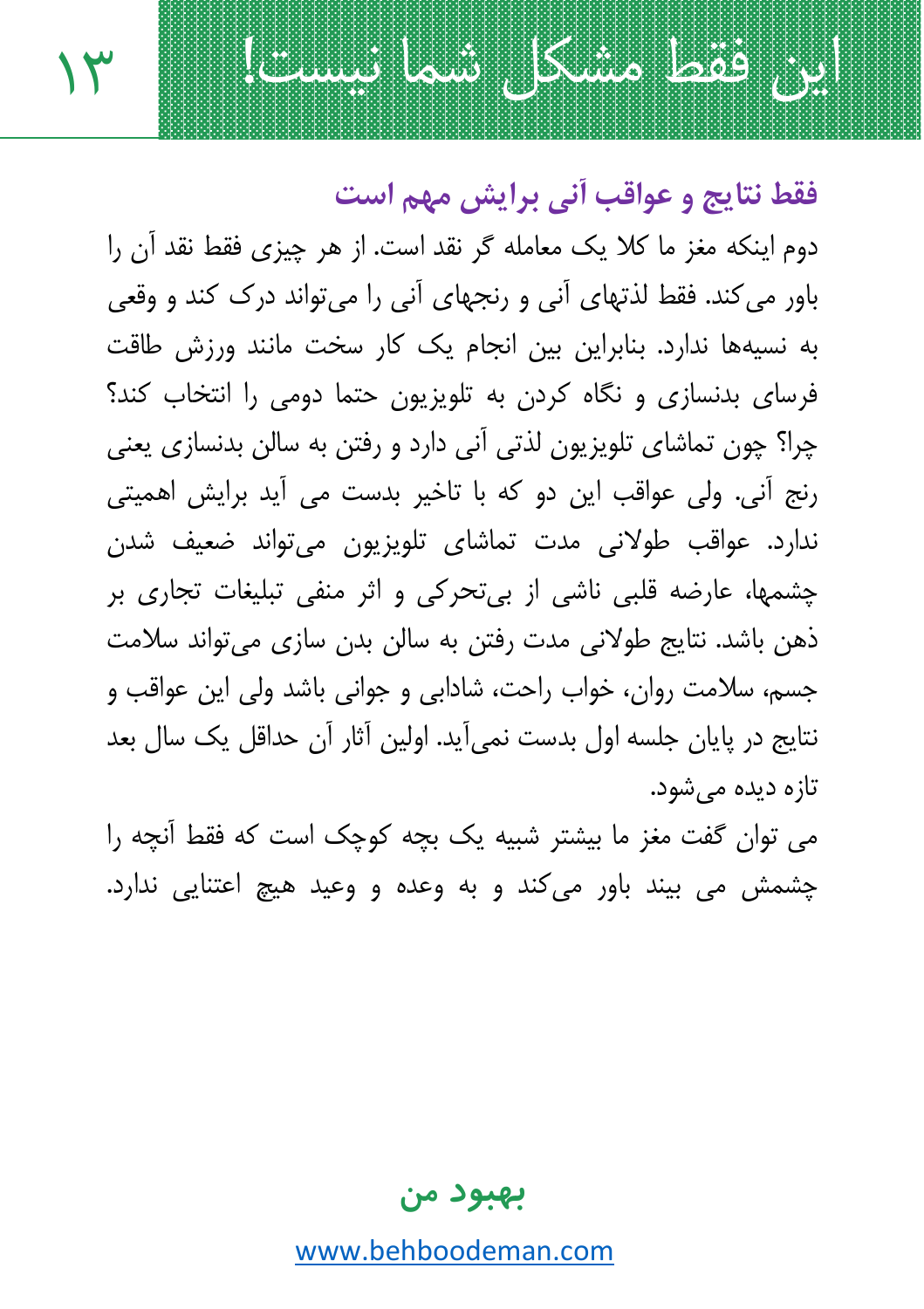علاقه ای به کار سخت ندارد

این فقط مشکل شما نیست!

١۴

سوم اینکه هیچ علاقه ای به انجام کارهای سخت ندارد. همواره بین انتخاب دو کار راحت و سخت کار راحت را انتخاب می کند. همچنین بین انجام ندادن یک کار و انجام دادن آن هم اولی را انتخاب می کند. پس هر زمان که بین تفریح، استراحت، علافی، خواب، خوشگذرانی و کلا هر کاری که خودش و بقیه اعضای بدن را به دردسر نیاندازد در مقابل کار، تلاش، زحمت، عرق ریختن و درد کشیدن بخواهد دست به انتخاب بزند گروه اول را انتخاب می کند. چرا؟ چون وظیفه اصلی اش حفظ نیروی ما و در نهایت زنده نگه داشتن ما است. هر جا که احساس کند ما داریم بیشتر از حد نیرو مصرف می کنیم وارد عمل می شود تا به اعضای بدن ما آسیبی نرسد. علاوه بر اینکه کارهای سخت برای بدن را دوست ندارد، برای خودش هم سختی را دوست ندارد. هر کاری که باعث شود خودش فعالیت کند از آن فراری است.

عدم قطعیت را دوست ندارد چهارم اینکه از شرایط نامشخص یا عدم قطعیت هم خوشش نمی آید. یعنی هر کار جدیدی که شیوه انجام آنرا نداند تمام تلاش اش را می کند تا ما را از آن دور نگه دارد. مثلا اگر شما بخواهید به مکانی که تا الان نرفتهاید سفر کنید همواره ترسی از پیدا نکردن نشانی، معطل شدن، دچار مشکلات دیگر شدن و خلاصه هر نوع فکر منفی به مغز شما خطور می کند. احتمالا

#### بهبود من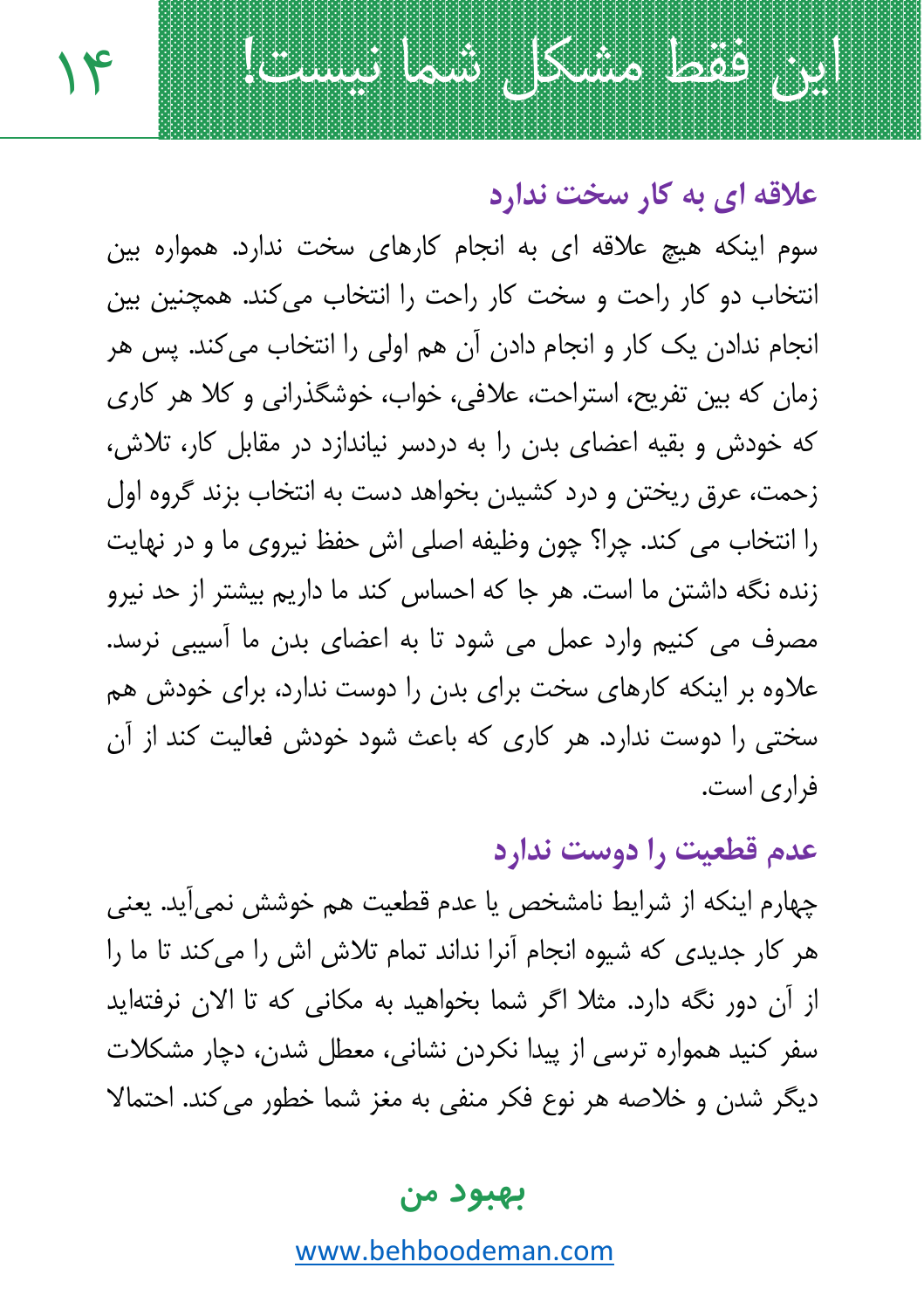

١۵

نحوه برخورد افراد مسن با گوشے های هوشمند را متوجه شدهاید. نوعی ترس و تلاش برای نزدیک نشدن به طرز کار آن است. چون نمیدانند چطور کار می کند از کار کردن با آن می ترسند. ترس از تاریکی، ترس از بی خبری، ترس از آنچه نمی تواند ببیند. استرس کار در یک محیط جدید، حتی یک مهمانی که حاضران را نمی شناسیم، یک رابطه جدید. بصورت کلی هر چیزی که در مورد آن اطمینان نداشته باشد را بعنوان یک خطر بالقوه حساب می کند. پس تمام تلاش خود را می کند تا ما را از شرایطی که نمی شناسد دور نگه دارد. مشکل اینجاست که هر کار یا حتی یک عمل جدیدی که ما بخواهیم انتخاب کنیم و انجام دهیم شامل این قانون می– شود. چون جدید است و مغز گرامی راه و روش آنرا نمیداند.

دوست دارد همرنگ بقیه باشیم

مغز ما تمایلی به تمایز بیش از حد ما با دیگران ندارد. همین که ده درصد از اطرافیان خود جلوتر باشیم برایش کافی است. احتمالا مثلهایی مانند خواهي نشوي رسوا همرنگ جماعت شو يا آسه بيا آسه برو تا گربه ش**اخت نزنه** نشانههایی است از اینکه بهتر است شما چیزی باشید شبیه دیگران. دیگران هم می شود برآیند جامعه. برآیند جامعه هم آدمهای متوسط در همه چیز. نه قهرمان ورزشی در آنها پیدا میشود. نه نابغه هنری نه یک دولتمند یا سرمایه دار و نه یک دانشمند تراز اول.

بهبود من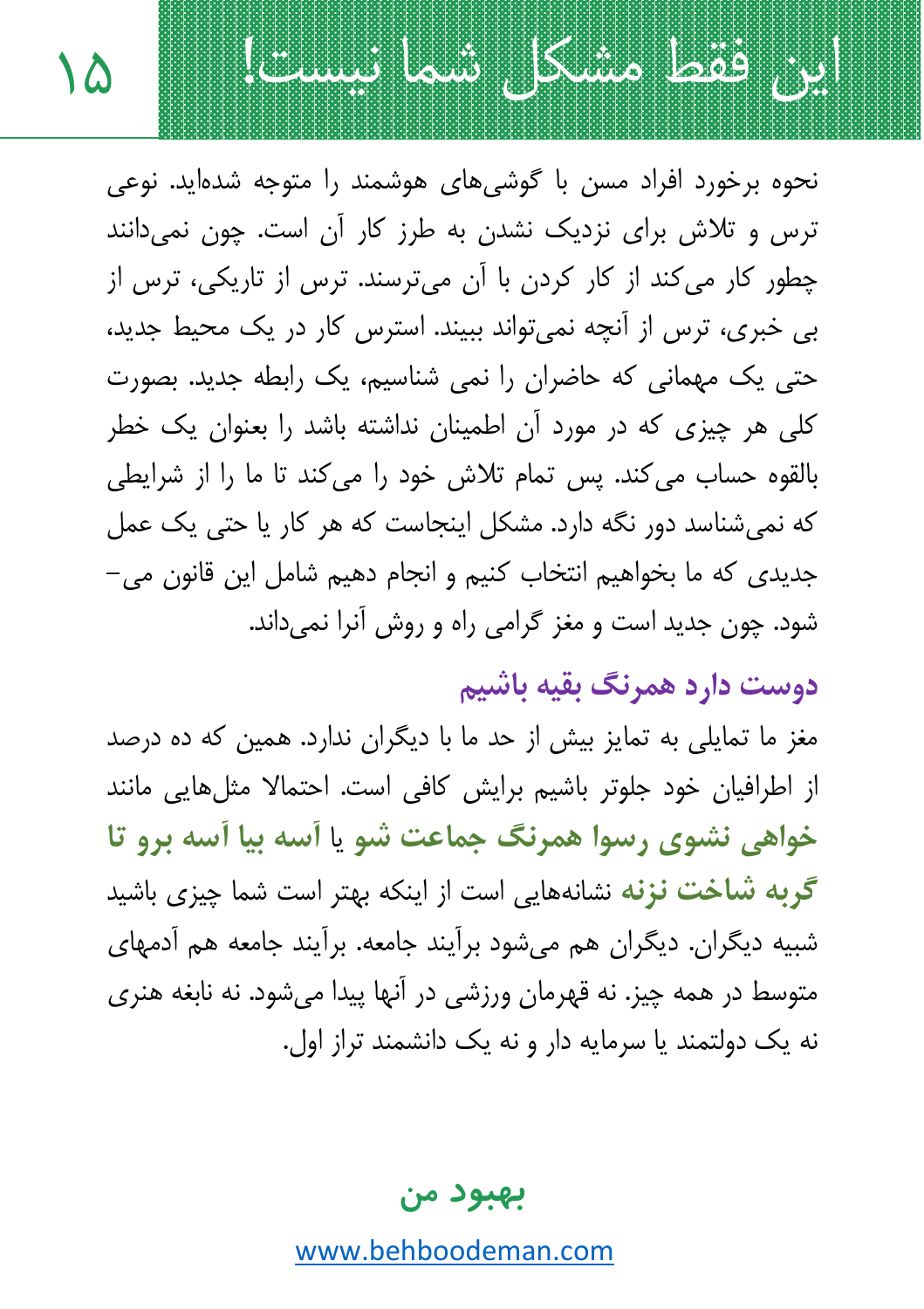ابن فقط مشكل شما نيست!





# از چه زمانی با ما بوده است؟

اینکه مغز ما فقط چیزهای آنی و نقد را باور می کند، از کار سخت خوشش نمی آید و از شرایط عدم قطعیت هم دوری می کند همواره برای انسان جای سوال بوده است. ولی به سبب یافتههای علمی در زمینه علوم مغز و اعصاب و همینطور دانش جدید ما از نوع زندگی انسانهای اولیه ریشه این تمایلات تا حدود زیادی مشخص شده است.

بهبود من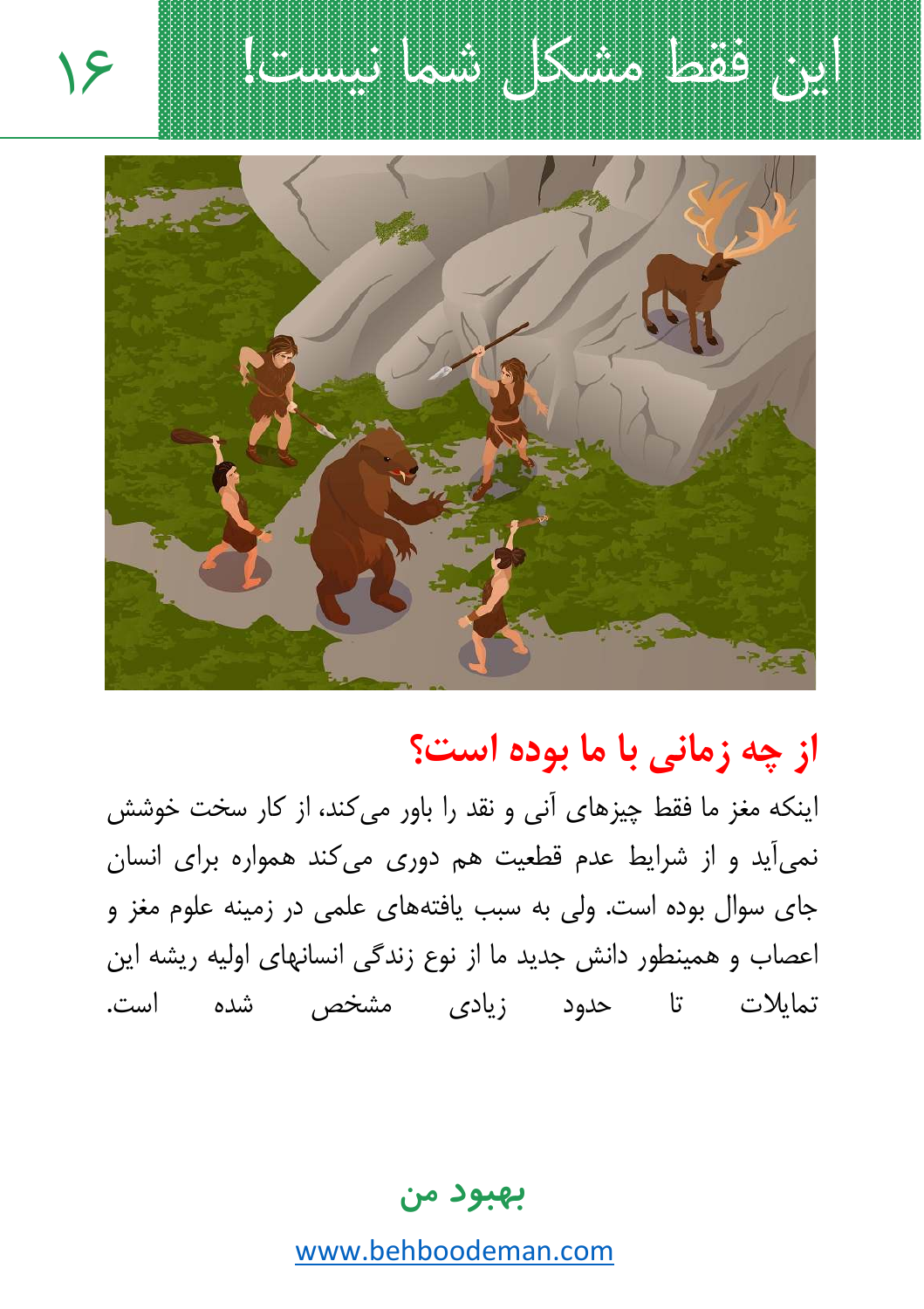مغز چهل هزار ساله

مغز ما از حدود چهل هزار سال پیش به این طرف تغییر چندانی نداشته است. یعنی ما همچنان داریم از مغز نیاکان چهل هزار سال پیش خود استفاده می کنیم. آنهایی که با نظریه تکامل آشنایی نسبی ای دارند می دانند که در تکامل حیات در کره زمین مدت زمان چهل هزار سال دوره کوتاهی به حساب می آید. در نتیجه تغییرات ژنتیکی محسوسی نمی تواند برای یک گونه بصورت طبیعی رخ دهد. بنابراین با اَگاهی از این موضوع باید تفاوت را در نوع زندگی انسان در چهل هزار سال پیش جستجو کرد.

١V

این فقط مشکل شما نیست!

### چراپي بقا

پس بیایید نگاهی به زندگی نیاکان خود در چهل هزار سال پیش بیاندازیم. در این دوره انسانها در دسته های کوچک زیر پنجاه نفر زندگی می کردند و زندگی اُنھا بدون ھیچ مایملکی سپری میشدہ است. یعنی خود بودند و خود. تمام زندگی آنها در یک روز خلاصه میشد و بقیه روزها تقریبا مشابه بوده است. مي¤وان گفت وظيفه اصلي أنها حول بقا ميچرخيده است:

● پر کردن شکم خود با شکار و جمع آوری خوردنی ها: حیوانات را شکار می کردند و میوه ها، دانه ها و حشرات را هم برای خوردن جمع آوري مي كردند. آنچه جمع آوري شده بود همان روز خورده میشد. دوباره فردا روزی بود که باید همین کار را تکرار میکردند.

بهبود من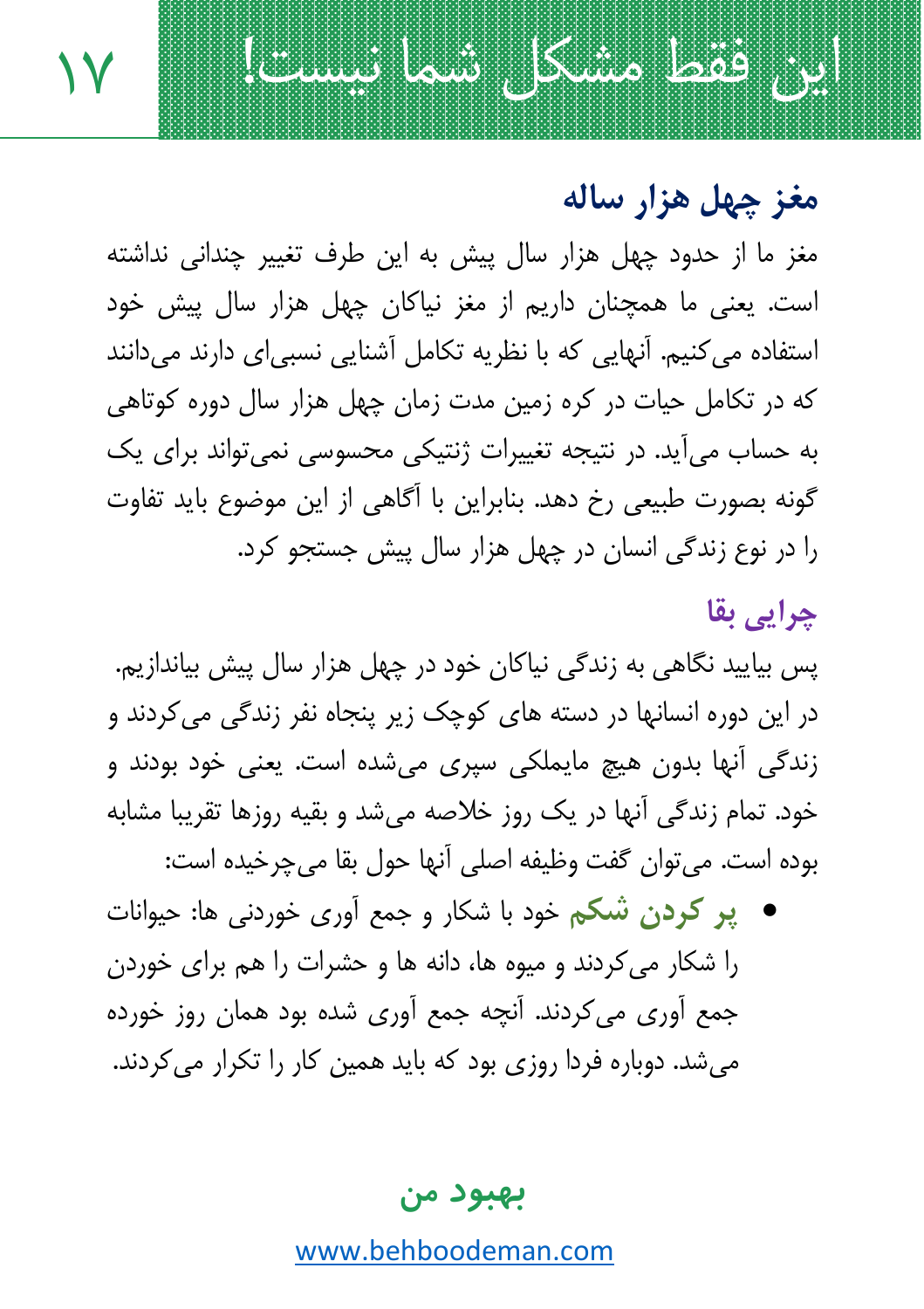

محافظت از جان خود در مقابل خطرات: خطر حمله درندگان، نیش خزندگان، سقوط از ارتفاع و خطر گم شدن و جدا شدن از دیگران.

۱Л

بازی، تفریح، سرگرمی و استراحت هم دقیقا در همان برنامه روزانه آنها قرار داشته است. اینطور نبوده که برای تعطیلات نوروز یا تابستان آینده برنامه ریزی کنند.



## دلىل نقد دوستى

احتمالا حالا متوجه شدهاید که چرا مغز مشترک ما و آنها فقط چیزهای آنی را باور می کند و تصوری از آینده و موفقیت یا شکست در آن ندارد. چون آینده ای وجود نداشته است. اگر **غذای**ی بو**ده است برای همان روز** بوده، اگر خطری هم بوده برای همان روز بوده است. لذت

#### بهبود من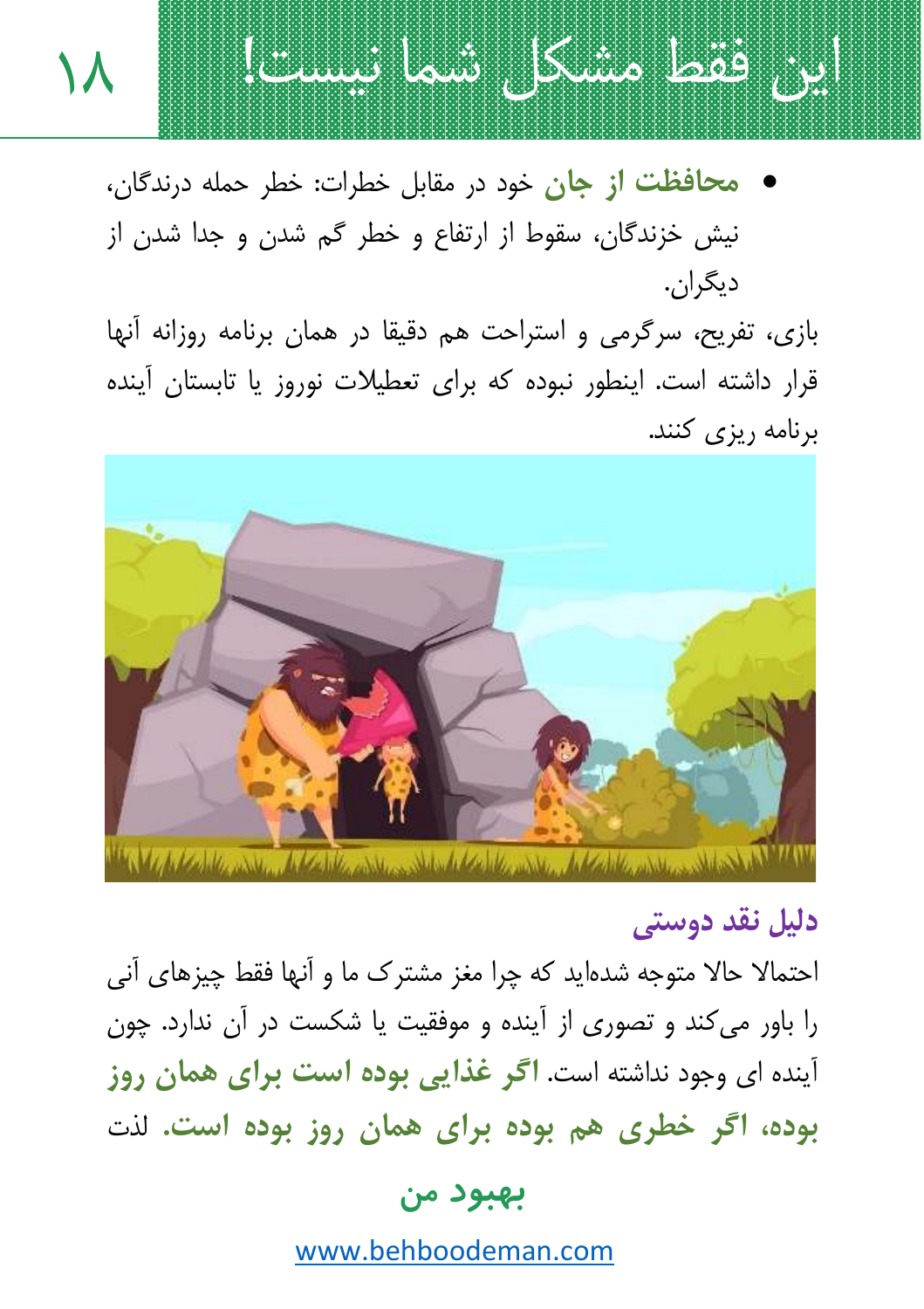

19

گوشت تازہ گوزن احتمالا نیم ساعت بعد از شکار زیر دندان آنها می آمدہ است. خطر گزیدن مار و سقوط از پرتگاه یا دریده شدن توسط شیر هم فی المجلس دريافت مي شده است.



دلیل سختی گریزی

حال می رسیم به این که چرا مغز ما از انجام کار سخت فراری است. برعکس ما که در دنیای امروز کارهای مختلفی برای انجام دادن داریم، نیاکان ما می توان گفت تنها یک کار داشتند و اَن هم سیر کردن شکم خود بوده است. بنابراین هر زمان که تمام تلاش آنها معطوف به شکار بوده است و با انجام آن ماموریت روزانه آنها به نوعی به پایان می رسیده است. بعد از خوردن شکار هم باید استراحت می کردند. قبل از غروب خورشید هم

بهبود من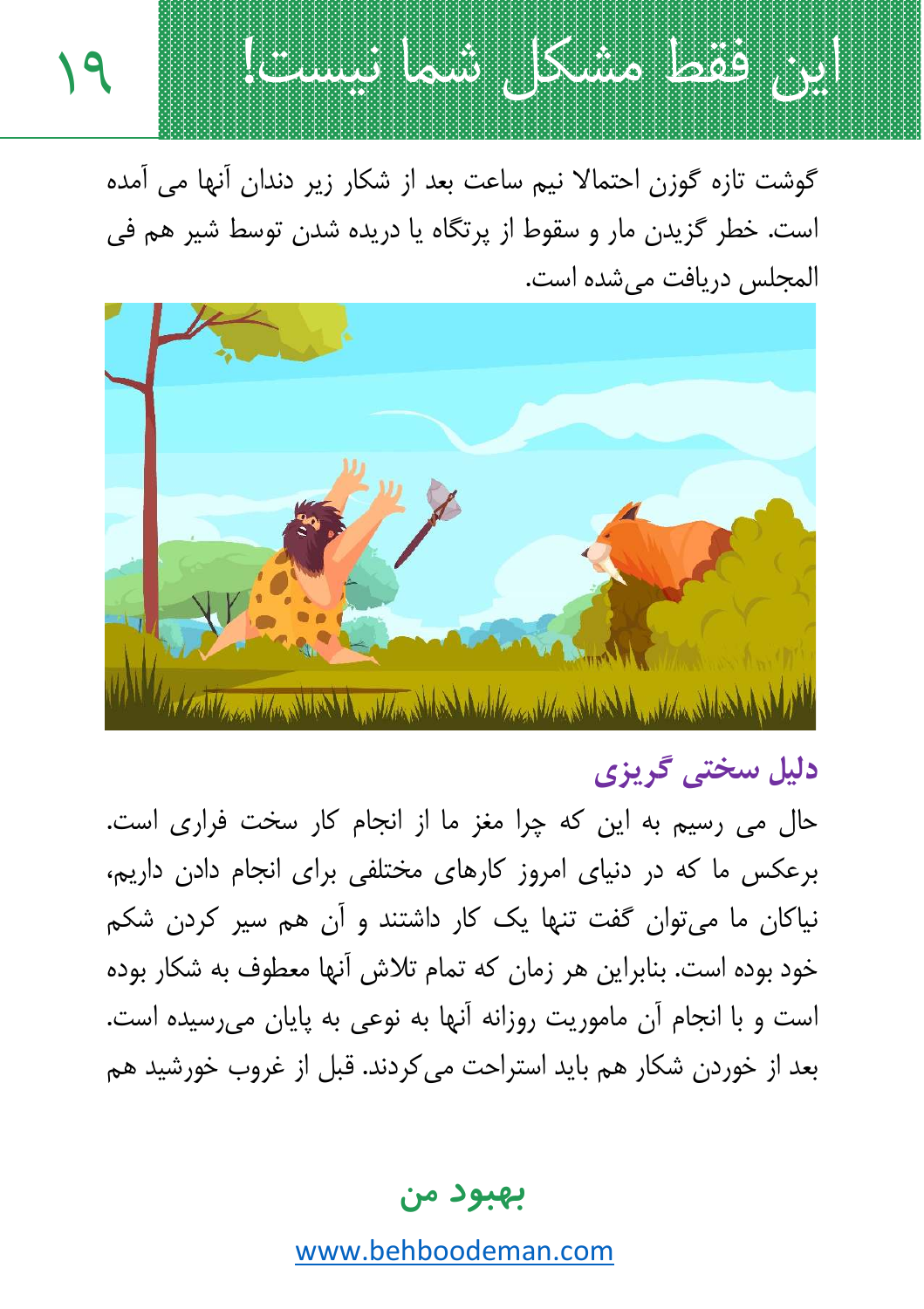به پناهگاه خود رفته و حداقل دوازده است هم در آنجا استراحت می کرده اند.

٢.

این فقط مشکل شما نیست!



اگر به زندگی دیگر حیوانات وحشی و یا زندگی دیگر نخستیها نگاه کنید أنها هم زندگی سختی ندارند. در طول روز به غیر از خوردن غذا فقط بازی و استراحت می کنند. البته به دلیل رشد مغز انسان در سه ملیون سال گذشته همواره انسان بخاطر این برتری در برابر دیگر حیوانات دست بالا را داشته و قدرت فکر به او کمک می کرده است که راحتتر شکار کند. یس تمایل ما به استراحت و فرار از کار سخت نیز ارثیهای است که از نیاکان ما به ارث رسیده است.

ریشه ترس از عدم قطعیت

مورد سوم ترس یا دوست نداشتن شرایط نامعلوم و عدم قطعیت است. این نیز دقیقا به همان زندگی بدوی برمیگردد. چون آنچه را نمیدیدند، یا نمي شناختند برايشان بالقوه خطر به حساب مي آمد. تاريكي، نداشتن ديد

#### بهبود من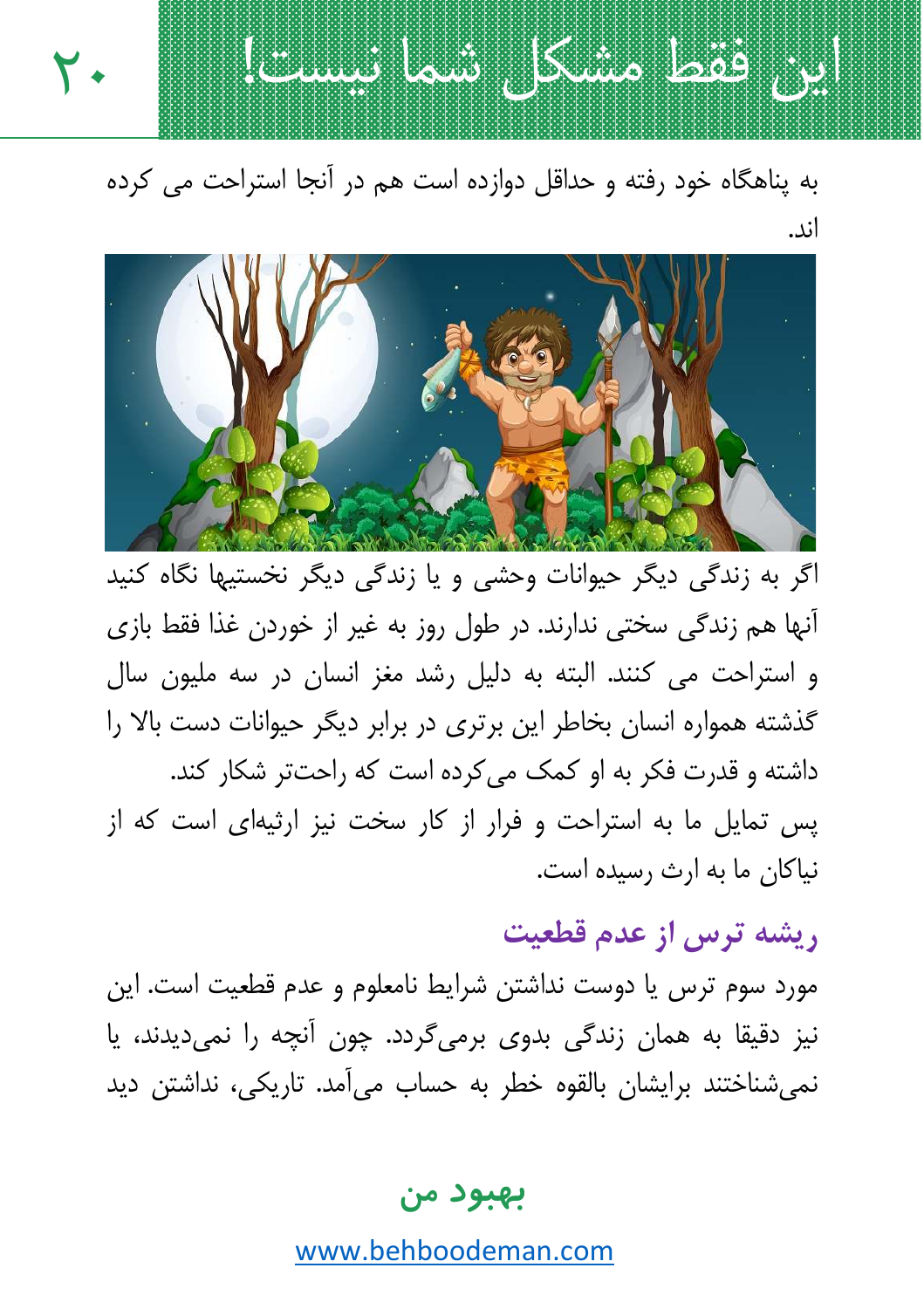۲۱

کافی، پشت یک درخت یا تیه یا کلا هر آنچه ناشناخته بود مانند رعد و برق، نيروهاي فيزيکي، يک موجود ناشناس همگي مي توانست به قيمت جان آنها تمام شود. آنهایی که با پدیده های جدید با مثبت اندیشی برخورد می کردند دیگر زنده نمیماندند تا زاد ولدی کرده و نسل خود را ادامه دهند. بنابراین منفی نگرها و بدبین ها بخت بیشتری برای زنده ماندن داشتند. نتيجه اينكه ما انسانهاي امروزي فرزندان منفي نگرها هستيم نه مثبت نگرها. به همین دلیل هم ژن آنها را با خود حمل می *ک*نیم و از آنجه نمي شناسيم و نمي دانيم چيست دوري مي كنيم. يا بخاظر منفي نگري خود هنگام شروع یک فعالیت جدید، به نتیجه نگرفتن آن بیشتر اطمینان داريۍ.

این فقط مشکل شما نیست!

ريشه تغيير نايذيري

مورد چهارم یعنی عدم استقبال از تغییر ، هم ریشه در دلایل قبل دارد و هم به دلیل دیگری است که در پی میآید. زندگی قبیلهای آنها به دلیل خطرهای همیشگی در اطرافشان نیازمند بالاترین سطح محافظه کاری بوده است. برعکس زندگی انسان امروزی که مرتب در حال تغییر است، برای آنها چیزی به نام تغییر معنایی نداشته است. مقایسه کنید دویست هزار سال زندگی بی تغییر آنها در مقابل ده هزار سال زندگی سراسر تغییر ما. اصلا فقط صد سال قرن بیستم یا همین بیست اول قرن بیست و یکم را در نظر بگیرید.

#### بهبود من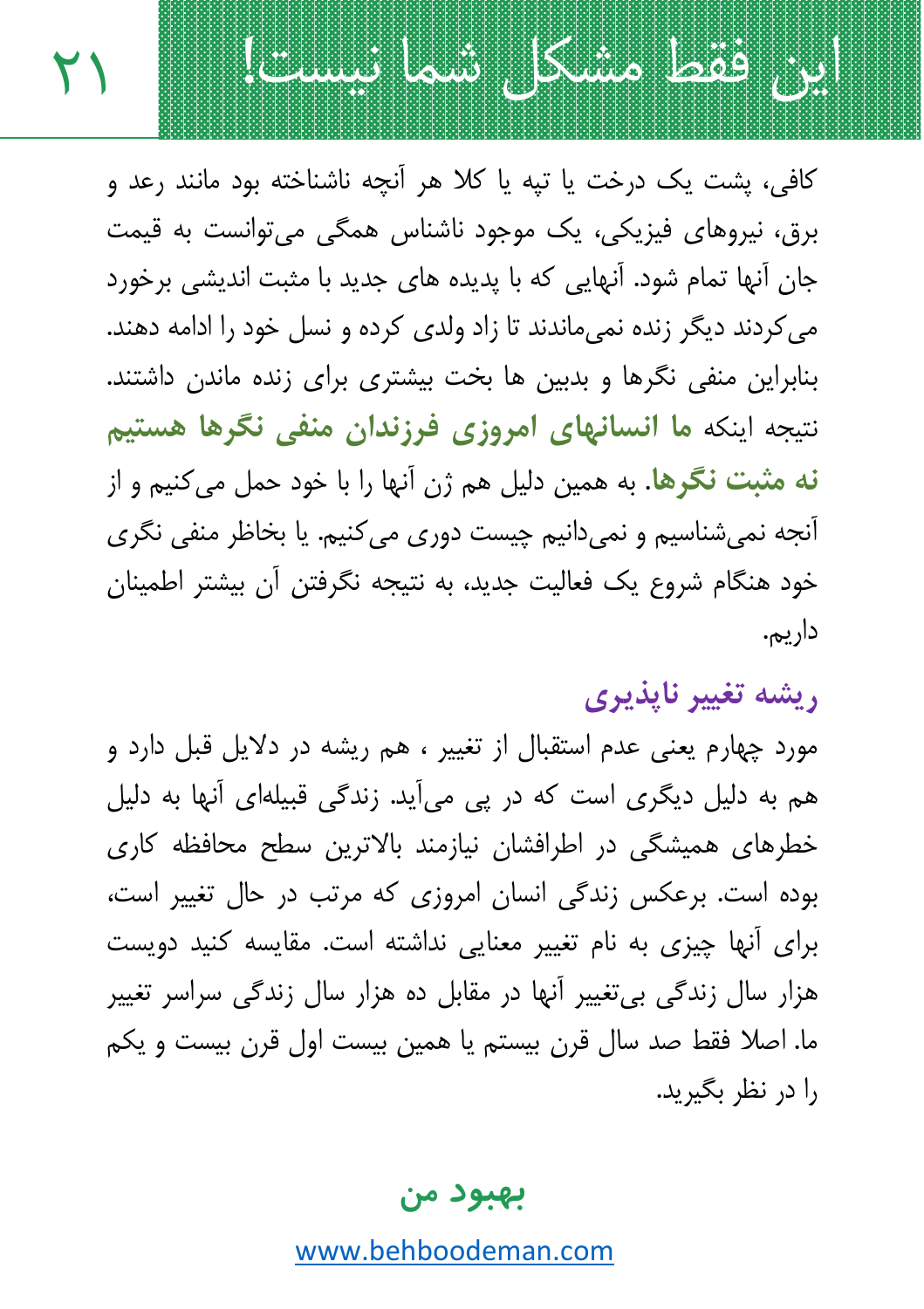ابن فقط مشكل شما نيست!

یس اّنها خود منشا تغییر نبودهاند. فقط شرایط پیرونی اّنها را مجبور به واکنش می کردہ است. مثلا با کم شدن شکار و میوہ باید نقل مکان می– کردند. با سرد شدن هوا به دشتهای پایین تر و با گرم شدن هوا به مناطق مرتفع مهاجرت می کردند. خلاصه اینکه تا مجبور نمیشدند دست به هیچ تغییری نمی زدند.

۲۲

حال از این مقدمه طولانی چه نتیجه ای می گیریم؟ چنین تشکلی هرگز از آدمی که کلهاش بوی قورمه سبزی میدهد خوشش نمی آید. یعنی چی؟ يعني اينكه آنهايي كه به دنبال ايجاد تغيير يا پيشرفت يا غير همرنگ شدن با جماعت عمل می کردند به شدت توسط بزرگترها و کلیت قبیله تنبیه می شدند. چون کار پر خطر آنها این احتمال را داشته که زندگی کل قبیله را به خطر بیاندازد. بزرگترین مجازات چه بود؟ اخراج از قبیله. اخراج از قبیله مساوي با چه بود؟ مرگ حتمي. چون يک نفر به تنهايي ٍ نه توان شکار داشت و نه محاظفت از خود. حالا می فهمیم جمله: همان کاری را بکن که والدینت مے کنند نه آنچه خودت فکر می کنی درست است، از کجا آمده است.

بهبود من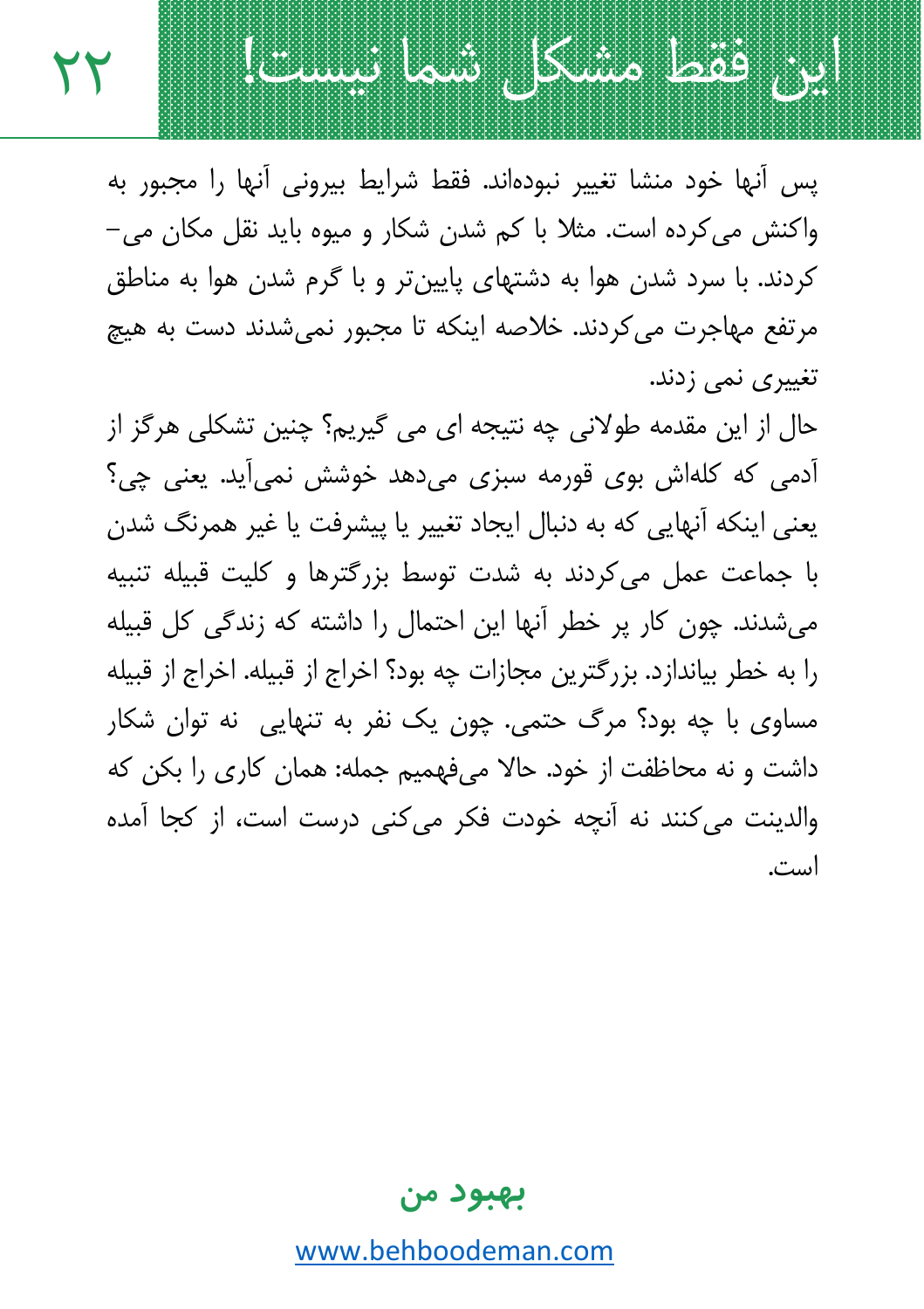همين الآن اقدام كنيد... سه تفاوت خواسته خود با والدين يا فرزندتان با خود را پنويسيد: 

٢٣

ابن فقط مشكل شما نيست!

# کی ما راه خود را جدا کردیم؟

و أن اتفاقى كه نبايد مىافتاد، افتاد. افزايش جمعيت، كاهش منابع غذايى، خسته شدن از حرکت مداوم یا هر مساله جبری دیگری باعث شد نیاکان گرامی ما دست از گشت و گذار و زندگی لذت بخش خود بکشند و تصمیم بگیرند کم کم یکجا نشینی را برگزینند. در یکجا نشینی هم خبری از شکار بی پایان و میوههای تمام نشدنی نبود. نیازمند شخم زدن زمین و کاشت دانه و نگهداری از حیوانات برای گوشت و دیگر محصولات بود. همانطور که ملاحظه می کنید در همان اوایل کار سبک زندگی روزانه به انتظارات فصلی و سالانه تبدیل شد. آنچه در یک روز می توانستند شکار یا جمع آوري کنند بايد حداقل شش ماه تا يکسال منتظر رسيدن آن مي– ماندند. گندمی که الان در زمینه ریخته میشد شش ماه دیگر به آنها نان مي داد و گاوي كه الان اَبستن مي شد نه ماه ديگر شير مي داد.

بهبود من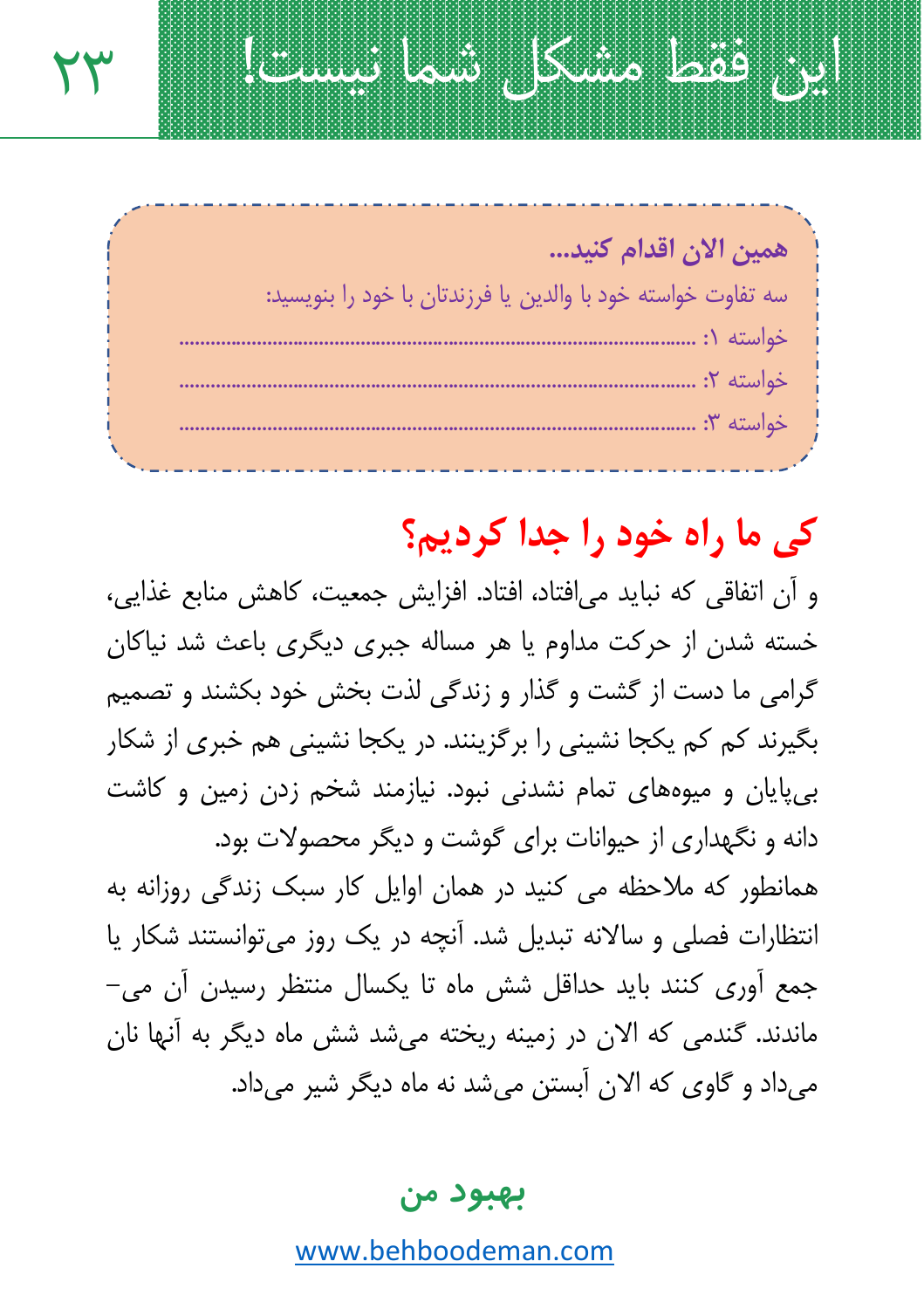TF

این روند **کار نقد در مقابل نتیجه نسیه** تا امروز بصورت پیوسته ییچیدهتر و طولانی تر شده است. امروزه شما برای اینکه در بازنشستگی حقوق مقرری دریافت کنید باید سی سال بیمه پرداخت کنید. یا بچهای که تا همین پنجاه سال پیش، از پنج سالگی در خانه شروع به کار کردن می – كرد و در يانزده سالگي مي توانست مستقل شود الان بايد حداقل تا بيست و پنج سالگی از کیسه پدر بخورد تا بتواند وارد بازار کار شود.

ابن فقط مشكل شما نيست!

همين الآن اقدام كنيد... سه فعالیتی که در آینده نتایج خوبی برای شما خواهد داشت را بنویسید: 

دیگر خبری از زندگی روزانه و نتایج و درد و رنج روزانه وجود ندارد. همه چیز موکول به آینده است. خطر جانی آنی هم خیلی کم شده است ولی تا دلتان بخواهد خطرات ناشی از رفتارهای طولانی مدت وجود دارد. سالها بي تحركي و خوردن غذاهاي ناسالم و مصرف دخانيات سكته قلبي و انواع بیماریهای خون را باعث می شود. ولی هیچکدام در کوتاه مدت اثر منفی از خود نشان نمی دهد.

بهبود من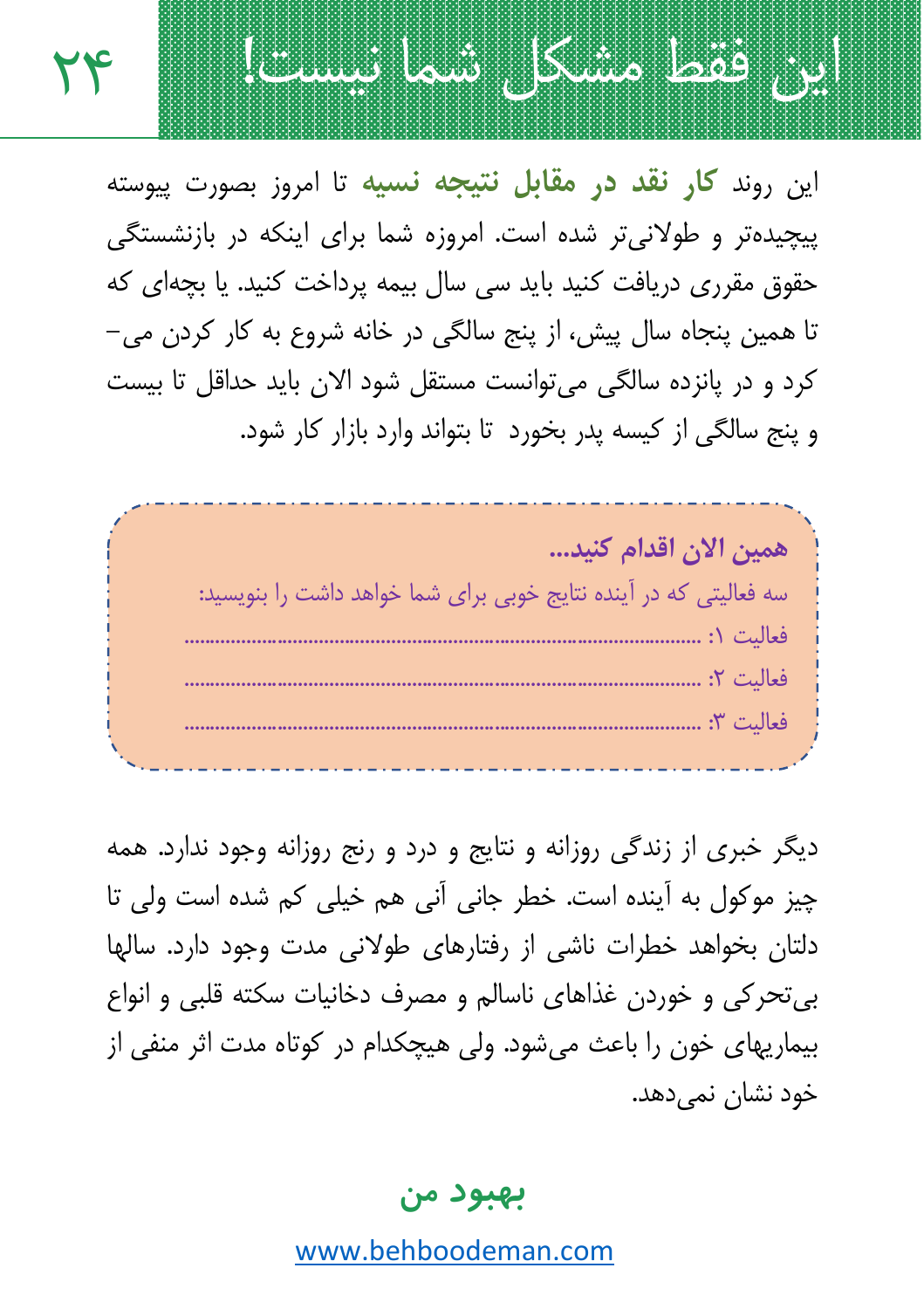

نیاکان ما اگر یک روز شکار نمی کردند باید گرسنه می ماندند ولی ما با یک روز کار نکردن هیچ اتفاقی برایمان نمی|فتد. اگر مرگ ناشی از برخورد یک وسيله نقليه با انسان در هنگام عبور از خيابان را استثناء كنيم تقريبا آنچنان خطر جاني اُني در زندگي روزمره مردم عادي وجود ندارد. يعني اُنطور که اجداد ما با آن درگیر بودند. آنها باید بصورت لحظه ای مواظب جانشان بودند برعکس ما باید کارهایی را انجام بدهیم با ندهیم که در ده با بیست سال آینده نمیریم.

۲۵



افسوس كه... ولی مغز ما همچنان بر مدار قدیم خود میچرخد و نه ارزش نتایج آینده را آنچنان که باید درک می کند و نه خطری که سالها بعد در کمین ما نشسته برايش ملموس است. دو دستي به زمان حال چسبيده است و ول كن ماجرا

بهبود من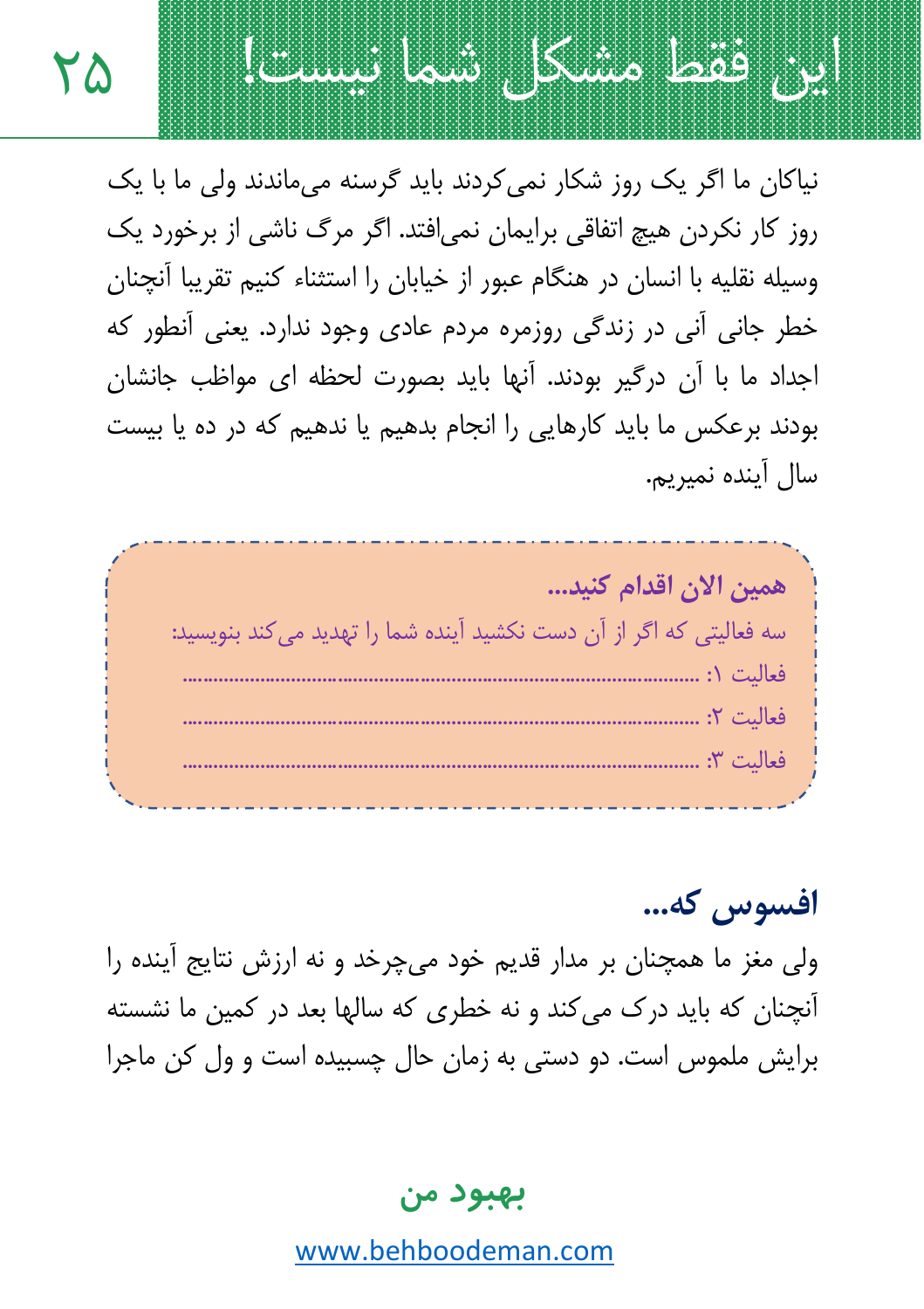هم نيست. لذت اکنون را به آينده ترجيح مي دهد و خطري که الان وجود ندارد را به ما گوشزد می کند و چشمش را بر خطرات آینده میبندد. تقصیری هم ندارد چون او مثل مرد حرفش یکی است. همانی است که چھل ھزار سال پیش بودہ است. این ما ھستیم که بی,وفایی کردیم و شرایط را تغییر دادیم. شاید برای شما این پرسش مطرح شود که پس چطور انسان در این ده هزار سال این حجم از تغییرات بزرگ را در عین مقاومت مغز ايجاد كرده است. بصورت خلاصه بايد بگوييم:

۲۶

این فقط مشکل شما نیست!

- نخست اینکه انسان بصورت تدریجی از بهشت پیش از عصر کشاورزی خود فاصله گرفت و سنگ بنای تمدن را با جمعیت های کوچکی ساخت که همچنان از مزایای دوره قبل مانند شکار و محصولات طبیعی استفاده می کرد و کار و تلاش اولیه اش بسیار محدود بود.
- دوم اینکه با گسترش و بزرگتر شدن جوامع اشتراک گذاری تجربیات بشر سرعت گرفت و با اختراع خط و ثبت تجربیات و انتقال علم کار نسلهای بعد راحتتر می شد.
- سوم اینکه همواره تا همین امروز هم کارهای بزرگ و اختراعات و اکتشافات پیش برنده تمدن نتیجه کار معدود ابر انسانهایی بوده است که بر نیروی نگهدارنده مغز خود پیروز شده و زندگی خود را وقف پیشرفت جامعه بشری کردهاند. در حالیکه توده مردم به روال عادی زندگی ادامه میدادهاند.

بهبود من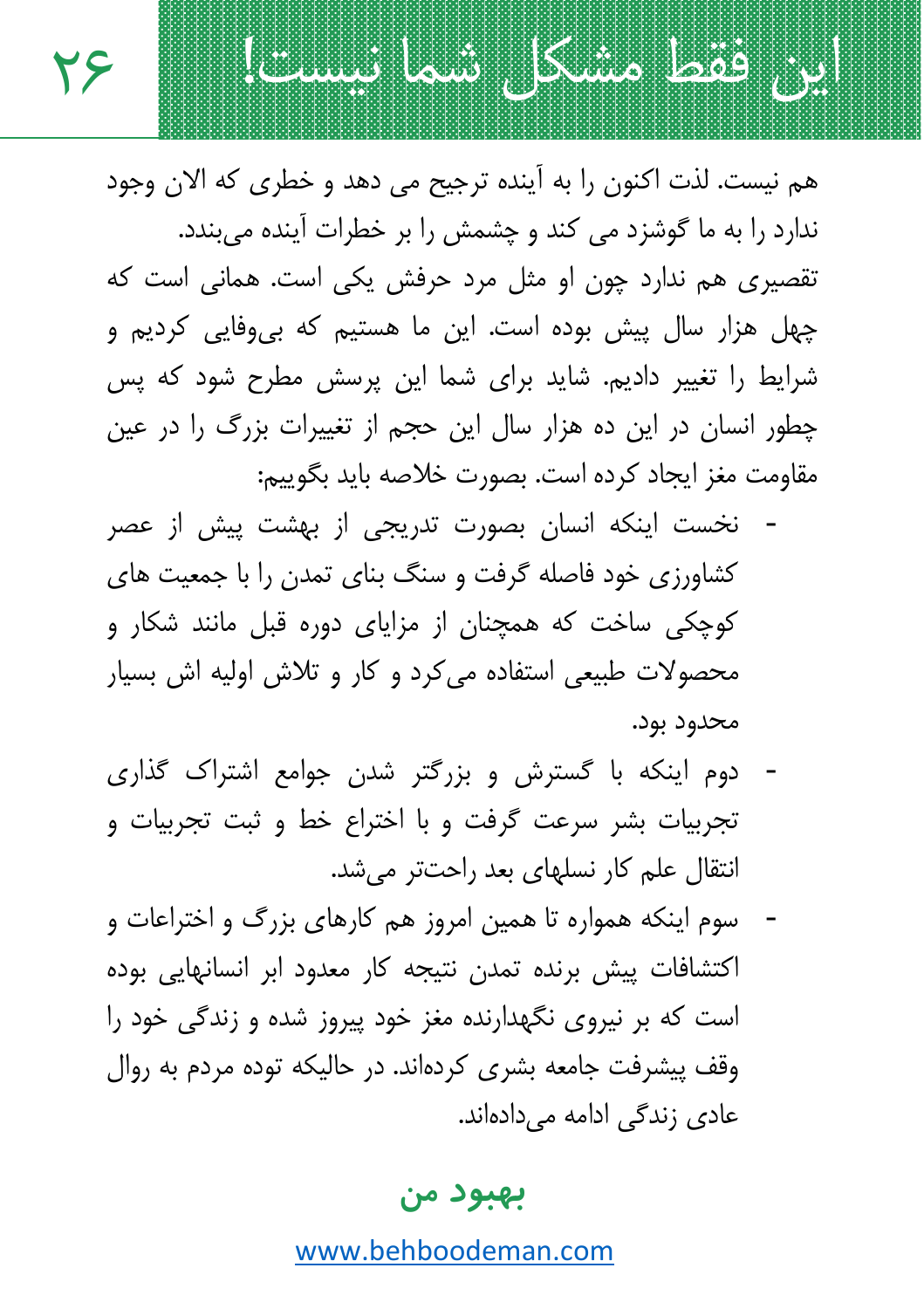

چهارم و مهمتر از همه اینکه لوب پیش پیشانی مغز ما هرچند در مقايسه با بقيه مغز بخش كوچكي به حساب ميأيد ولي نقش ستون پنجم را بازی کرده و هرجا که توانسته در پیروزی بر مغز قديم به ما كمک کرده است. اگر وظيفه اصلي مغز قديم را حفظ بقا باشد، مهمترین وظیفه لوب پیش پیشانی هم یادگیری و پیشرفت فرد و نهایتا جامعه انسانی بوده است. یعنی کارهای جدید را یاد گرفته و با تکرار آنرا به بقیه مغز داده تا بصورت عادت در بيايد.



بهبود من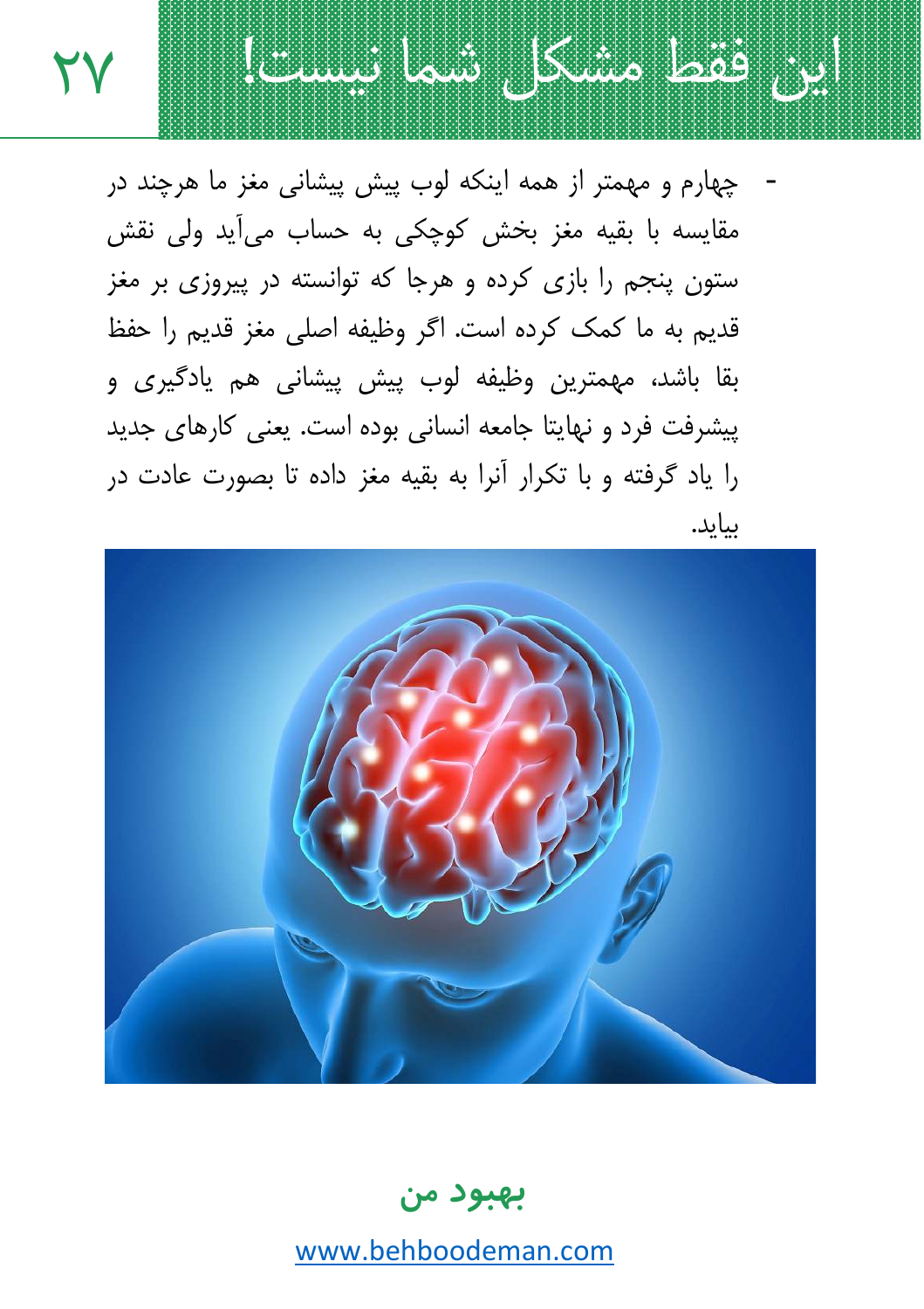# این فقط مشکل شما نیست!

۲λ

حالا چطور حريف اش شويم؟

تا اينجا دانستيم كه وظيفه اصلى مغز ما حفظ جان و بقاي ما است و تمام تلاش خود را می کند تا ما را از شرایط پرخطر و نامعلوم دور کند. هر چیزی که نتیجه یا خطر آنی نداشته باشد برایش بی مفهوم است و ما را از رفتن به سمت آن باز میدارد. ضمنا اصلا سختی کشیدن را دوست ندارد و هر کاری باعث شود انرژی مصرف کند از آن فراری است. اگر تحت هر شرایطی ما او را مجبور به انجام کاری کنیم و نتواند در آن زمینه حریف ما شود لوب پیش پیشانی مغز ما وارد عمل شده آنرا یاد می گیرد و با تمرین و تكرار أن عمل مغز جديد ما تلاش مى كند آنرا بصورت خودكار درآورد تا در آینده برای انجام آن زحمتی به خود ندهد.

## مبارزه ممنوع

تا دو دهه پیش یعنی تا اواخر قرن بیستم آنچه بشر برای غلبه بر این سد ذهني مي دانست و به كار مي برد بيشتر بر پايه تقويت نيروي ار**اده** و افزایش **انگیز**ه با فهرست کردن مزایای طولانی مدت انجام کارهای مفید و همینطور مضرات طولانی مدت کارهای مضر بود. این دو ابزار مانند سلاحی در دست انسان برای مبارزه با بازدارندگی مغز بود. ولی متاسفانه این دو سلاح بصورت همیشگی در اختیار ما نیست. اشتیاق و انگیزه کاملا به احساس ما وابسته است و احساس ما هم در

اختیار ما نیست. چون به عوامل زیادی در درون و بیرون ما وابسته است.

#### بهبود من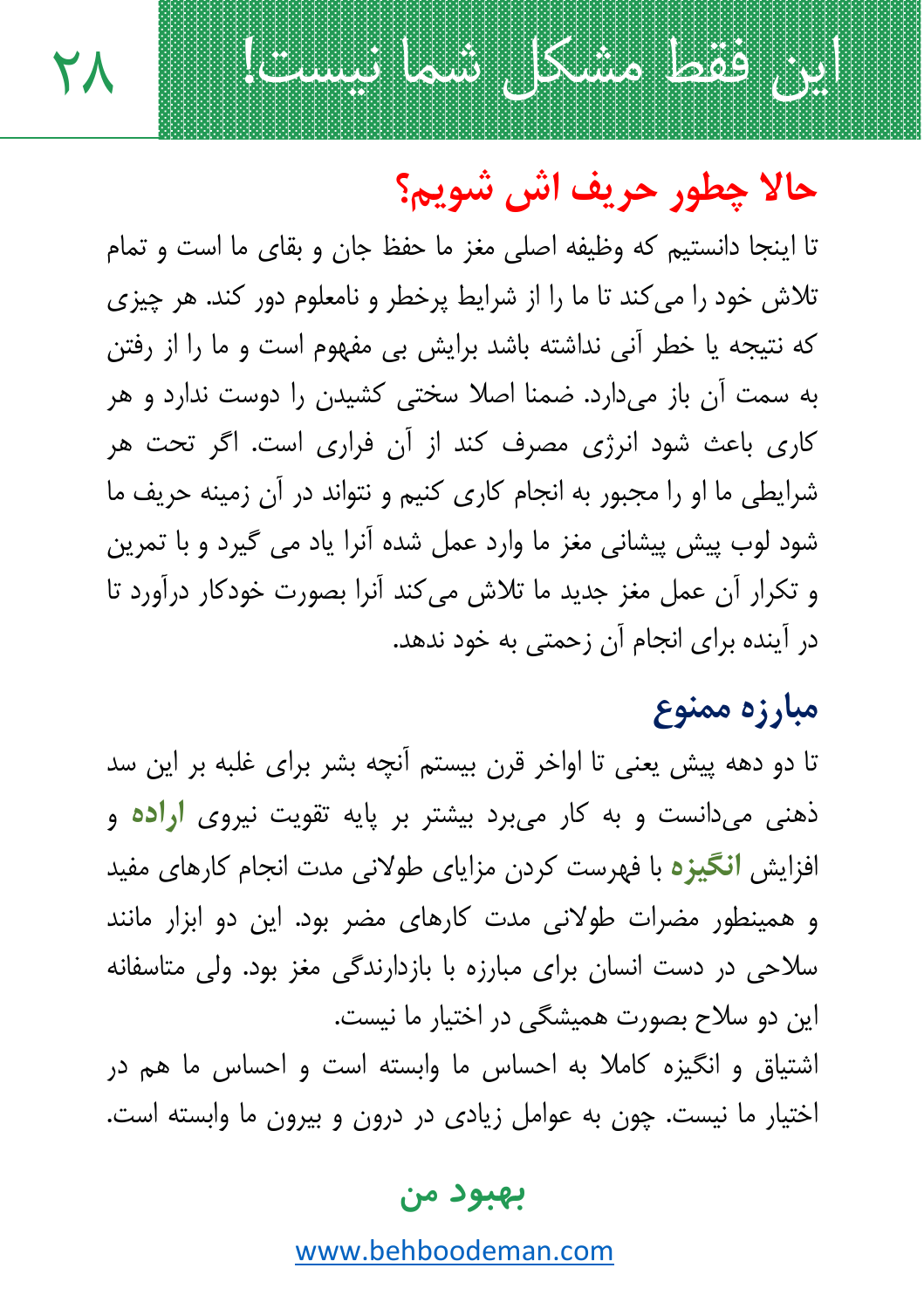این فقط مشکل شما نیست!

٢٩

یک روز سرحال و پر انرژی هستیم و روزی دیگر پنچر و بی حال. حتی در یک لحظه می تواند ورق برگردد و ما از اوج به زیر صفر سقوط کنیم. اخبار بد، بیماری، خستگی، بی خوابی، رفتار دیگران، جو عمومی جامعه، مسایل

اقتصادی و مالی و خلاصه هر چیز منفی می تواند انگیزه ما را بستاند. نیروی اراده مشکلات انگیزه را ندارد ولی منبعی است که با مصرف کردن کاهش می یابد. اگر زیاد از آن استفاده کنیم با ظرف خالی آن مواجه خواهيم شد. البته قابل افزايش هم است ولي بصورت كلي كالايي مصرفي است. ضمن اینکه مقدار آن هم از یک فرد به فرد دیگر متفاوت است. برخی ظرفشان در حد یک کاسه است و برخی در حد یک بشکه بزرگ. ولي براي هر كدام وقتي تمام شد ديگر فرقي نمي كند. شما سلاح اصلي خود را در مقابل مغز از دست داده اید.

درست مانند هر مبارزه ای در این نبرد هم پیروزی وجود داشته و هم شکست. ولی متاسفانه پیروزی حداکثر برای پنج درصد جامعه رقم میخورد و نود و پنج درصد دیگر نمی توانستهاند پیروزی محسوسی بدست بیاورند. یا حداقل اگر در پنج حیطه می جنگیدند شاید یک پیروزی در مقابل چهار شکست بدست می آوردند. یعنی نمی توانستند بیشتر توان و استعداد خود را به فعل تبدیل کنند. آنکه در علم پیروز میشد، زندگی را میباخت، آنکه در سلامتی پیروز می شد در زمینه مالی شکست می خورد و همینطور هر که را میبینید تا در مقابل یک لبخند پیروزی بر لب، چهار افسوس شکست در دل دارد.

#### بهبود من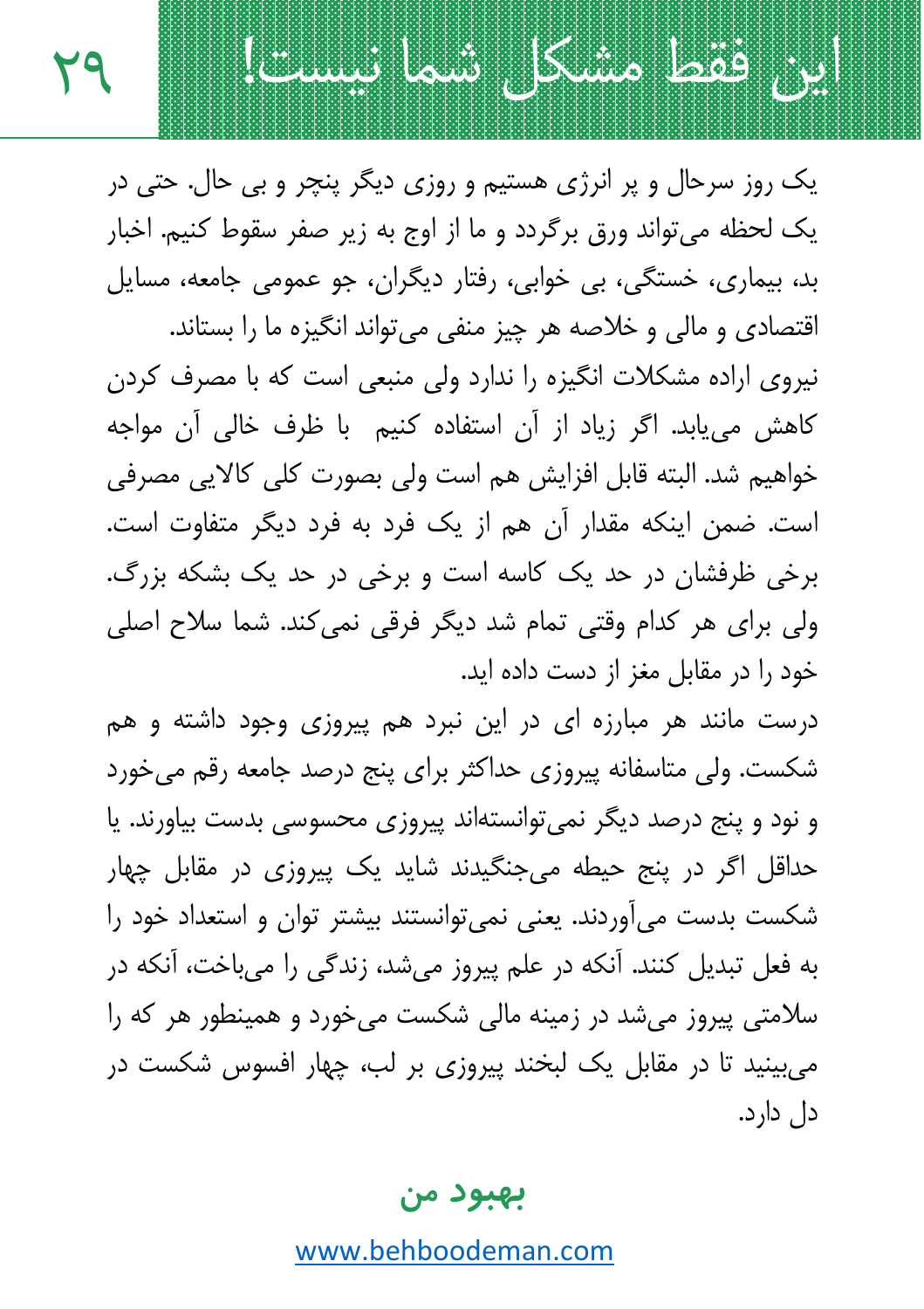یک هشدار!

این شرح و بسط طولانی در مورد دلایل اهمال کاری و نیروی بازدارنده مغز به این علت بر صفحه جاری نشده است که بهانه کار نکردن دست ما بدهد. اتفاقا برعکس همه اینها برای این آمد که بدانیم در این مشکل تنها نیستیم و همگانی است. یعنی انسانهای موفق و کسانی که کارهای بزرگ کرده اند هم همین مشکل ما را داشته اند. اگر به سیر تغییرات زندگی بشر از اولین باری که زمین را شخم زد تا امروز که بیست سال از قرن بیست و یک را پشت سر گذاشتهایم نگاهی بیاندازیم متوجه میشویم در این ده دوازده هزار سال انسان بصورت پیوسته و با شتاب فزونتر از این مانع عبور کرده است و کارهایی را انجام داده است که خود هم باور نمی کرده است. مانند خیلی از چیزهای دیگر ضعف و قوت مغز ما هم دو روی یک سکه است. يعني همين مكانيزم مغز ما اتفاقا باعث رشد ما هم شده است. چون هر کار سختی را می خواهد بصورت خودکار درآورد. پس کافی است ما راه خودکار کردن هر کار سختی را یاد بگیریم. یعنی آنرا بصورت عادت دربیاوریم دیگر بعد از آن مثل آب خوردن آنرا انجام خواهیم داد.

ابن فقط مشکل شما نیست!

۳۰

## و اما شگرد أخر

گفتیم مغز ما برای اینکه انرژی کمتری مصرف کند دوست دارد کارها را بصورت خودکار در بیاورد. سخت ترین کارها چه برای مغز و چرا برای بدن ما وقتی بصورت خودکار انجام شود انرژی خیلی کمی مصرف می کند.

#### بهبود من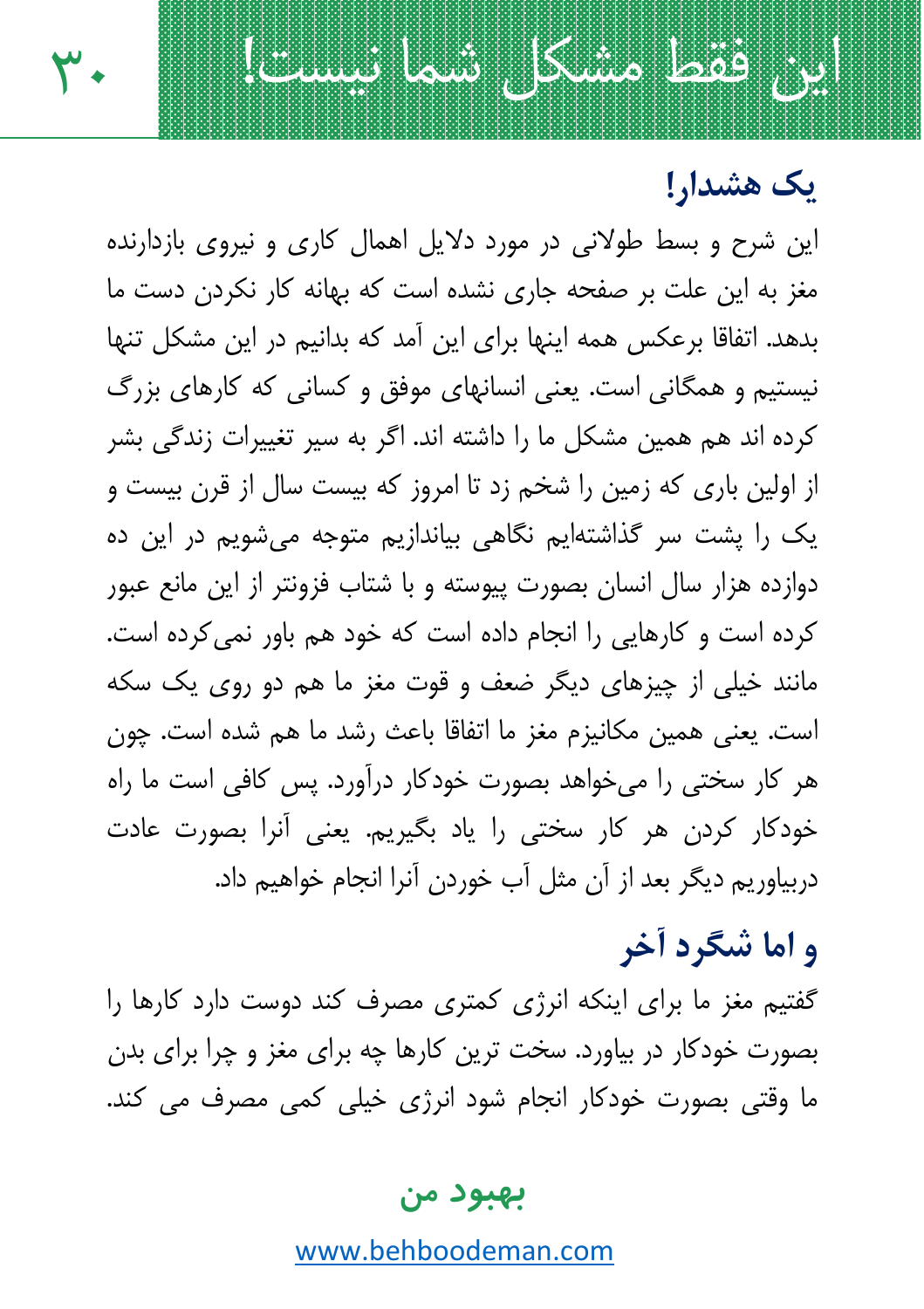البته در صورتی که از نظر بدنی محدودیتی برای آن کار وجود نداشته باشد. مانند بلند کردن باری پانصد کیلویی، داشتن نقص عضو یا انجام برخی کارهای سخت در سنین پیری یا بیماری.

٣١

ابن فقط مشكل شما نيست!

بنابراین برای اینکه با مقاومت مغز در انجام یک کار مواجه نشویم باید آنرا بصورت عادت در بیاوریم. ولی مشکل اینجاست که تا زمانیکه آن عمل به عادت تبدیل نشده باشد مغز همچنان در مقابلش مقاومت می کند. همچنین گفتیم که بهتر است برای تبدیل یک عمل به عادت روی انگیزه و اراده هم حساب نکنیم چون دقیقا در شرایط سخت ما را تنها می گذارند.

يس بايد چه کار کنيم؟ آخرین یافته های علمی در زمینه علوم مغز و اعصاب و همینطور ساخت عادت مشخص کرده است که هر کاری را باید **آنقدر کوچک** کرد که مغز آنرا اصلا هیچ تهدیدی به حساب نیاورد و به مصاف آن نرود. یعنی چقدر کوچک؟ آنقدر که اگر آنرا به کسی بگویی به تو بخندد. یعنی برای دیگران کاملا مسخره به حساب بیاید.

**مثال:** اگر سالهاست تصمیم دارید ورزش کنید ولی این اتفاق نیافتاده است باید ورزش خود را با انجام روزانه فقط یک کار شروع کنید: فقط یک عدد شنای سوئدی، یا یک بارفیکس یا یک دراز و نشست. البته اگر هنگام انجام آن دوست داشتید بیشتر انجام دهید مشکلی نیست ولی هدف تان در روز بعد باید همان یکی باشد.

بهبود من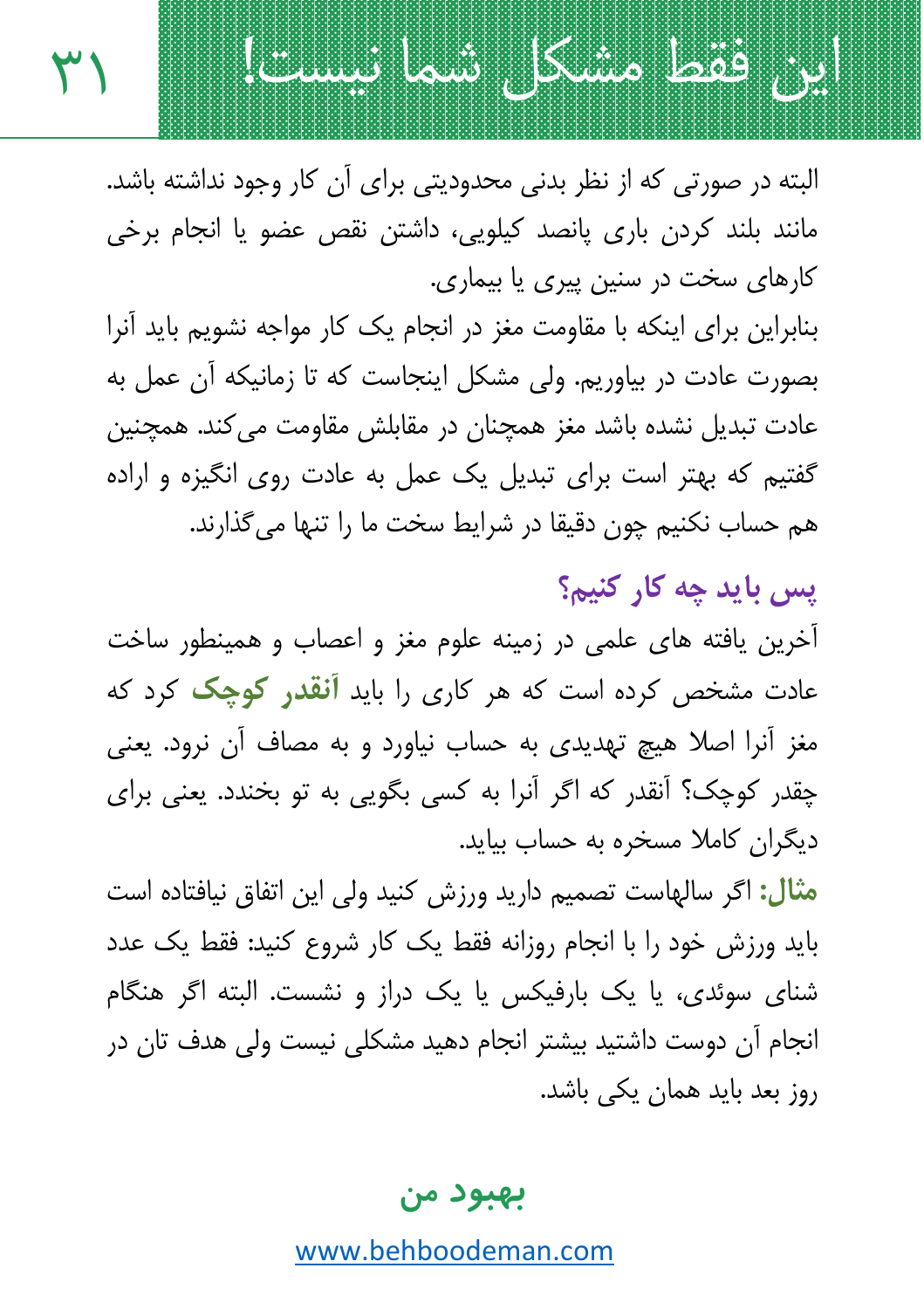ابن فقط مشكل شما نيست! ۳۲ **مثال:** اگر نمی توانید یول پس انداز کنید روزی فقط هزار تومان پس انداز کنید. اگر همین هم سخت است آنرا کاهش دهید. مثلا صد تومان. مثال: اگر یک کتابخانه کتاب نخوانده در خانه دارید تصمیم بگیرید روزی

فقط یک صفحه کتاب بخوانید. اگر آن هم برایتان سخت بود فقط یک کتاب را در دست بگیرید. همین.

همين الآن اقدام كنيد... سه فعالیت در سه حوزه مختلف را با این روش کوچک کنید: 

هدف نتيجه گيري قابل لمس از آن فعاليت نيست. بلكه فقط ايجاد **عادت** ورزش، عادت پس انداز، عادت کتابخوانی، عادت کار مفید یا هر چیزی است که دوست دارید ولی تا الان نتوانسته اید، نه انجام تمام کارهای ناکرده در یک روز یا یک هفته یا یک ماه و یک سال. قرار است تا آخر عمر آنرا انجام دهید. در کوچک کردن کار مزایای زیادی نهفته است كه ممكن است شما به آن واقف نباشيد ولي مغز آنرا خوب مي داند. مثلا:

در هر شرایطی میتوانید آنرا انجام دهید

#### بهبود من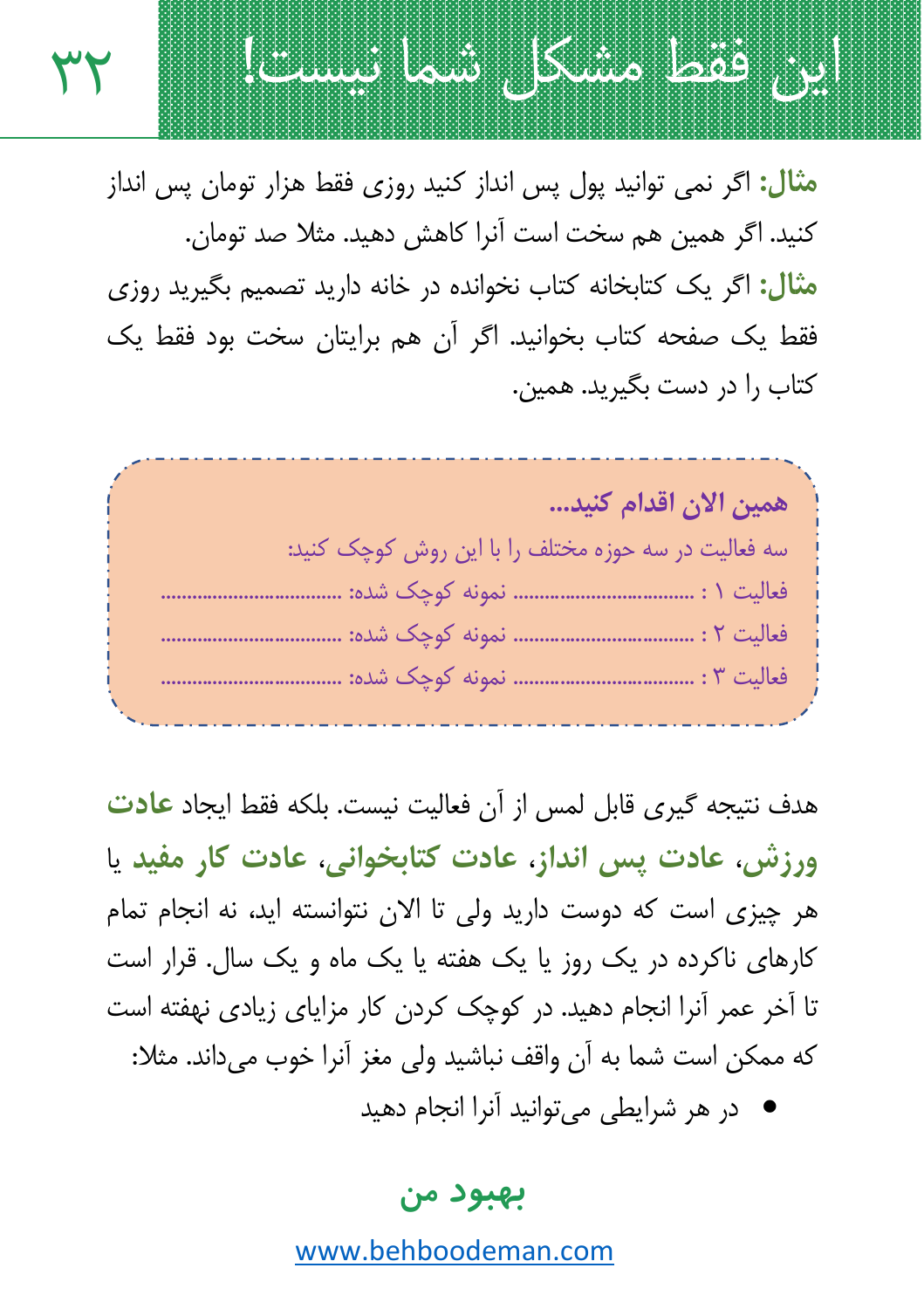

نیاز به امکانات خاصی ندارد.

این فقط مشکل شما نیست!

٣٣

- وقت شما را نمي گيرد.
- مزاحم کارهای دیگر شما نیست.

به پایان آمد این دفتر.. ولی حکایت همچنان باقی است. این کتاب الکترونیک مقدمه ای بود برای طرح موضوع و ذکر دلایلی برای این مشکل بزرگ بشری همراه با یک راه حل کوتاه در آخر. ولی این پایان ماجرا نیست. کار ما برای ایجاد تغییرات مثبت تازه شروع شده است. و ما در این زمینه شما را تنها نخواهیم گذاشت.

برای ساخت عادت فنون و شگردهای بسیار زیادی وجود دارد که تصمیم داریم در وبسایت بهبود من با شما به اشتراک بگذاریم. اگر در این زمینه مشتاق یادگیری هستید به وبسایت ما سر بزنید و از مطالب و محصولات رایگان ما استفاده کنید. همچنین جهت دریافت تازه ترین مطالب آموزشی می توانید آدرس ایمیل خود را وارد کرده تا مطالب جدید را از دست ندهید. یک تیریک ویژه..

شما همین الان یک کار مفید را به پایان رساندید؛ مطالعه یک کتاب.

بهبود من